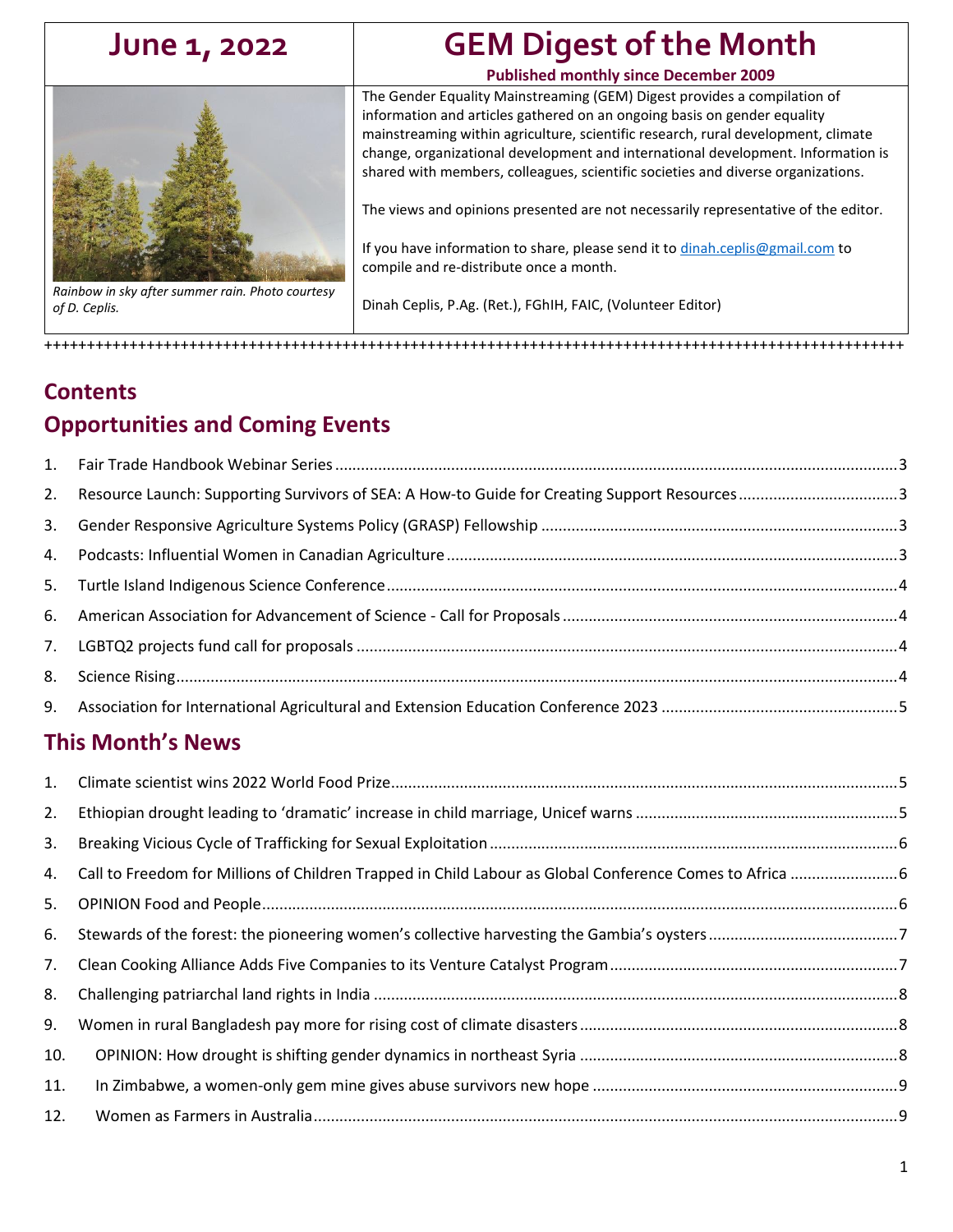| 13. |  |
|-----|--|
| 14. |  |
| 15. |  |
| 16. |  |
| 17. |  |
| 18. |  |
| 19. |  |
| 20. |  |
| 21. |  |
| 22. |  |
| 23. |  |
| 24. |  |
| 25. |  |
| 26. |  |
|     |  |

# **Reports, Publications, Resources**

| 1.  |                                                                                                                              |  |
|-----|------------------------------------------------------------------------------------------------------------------------------|--|
| 2.  |                                                                                                                              |  |
| 3.  |                                                                                                                              |  |
| 4.  |                                                                                                                              |  |
| 5.  |                                                                                                                              |  |
| 6.  |                                                                                                                              |  |
| 7.  | Austerity is not the answer to Africa's colliding crises: it's time to invest massively in public services and decent jobs16 |  |
| 8.  |                                                                                                                              |  |
| 9.  | Canada's 2021 Census of Agriculture: A story about the transformation of the agriculture industry and adaptiveness of        |  |
| 10. | The semantics of diversity in higher education: differences between the Global North and Global South17                      |  |
| 11. |                                                                                                                              |  |
| 12. |                                                                                                                              |  |
| 13. |                                                                                                                              |  |
| 14. |                                                                                                                              |  |
| 15. |                                                                                                                              |  |
| 16. | The Exploration of Undergraduate Attitudes and Knowledge about International Agricultural Issues and US                      |  |
| 17. | Barriers to Livestock Vaccine Use Among Rural Female Smallholder Farmers Of Nyagatare District in Rwanda 20                  |  |
| 18. | Drivers of Poverty among Rural Women in Nigeria: Implication for Poverty Alleviation and Rural Development 20                |  |
| 19. |                                                                                                                              |  |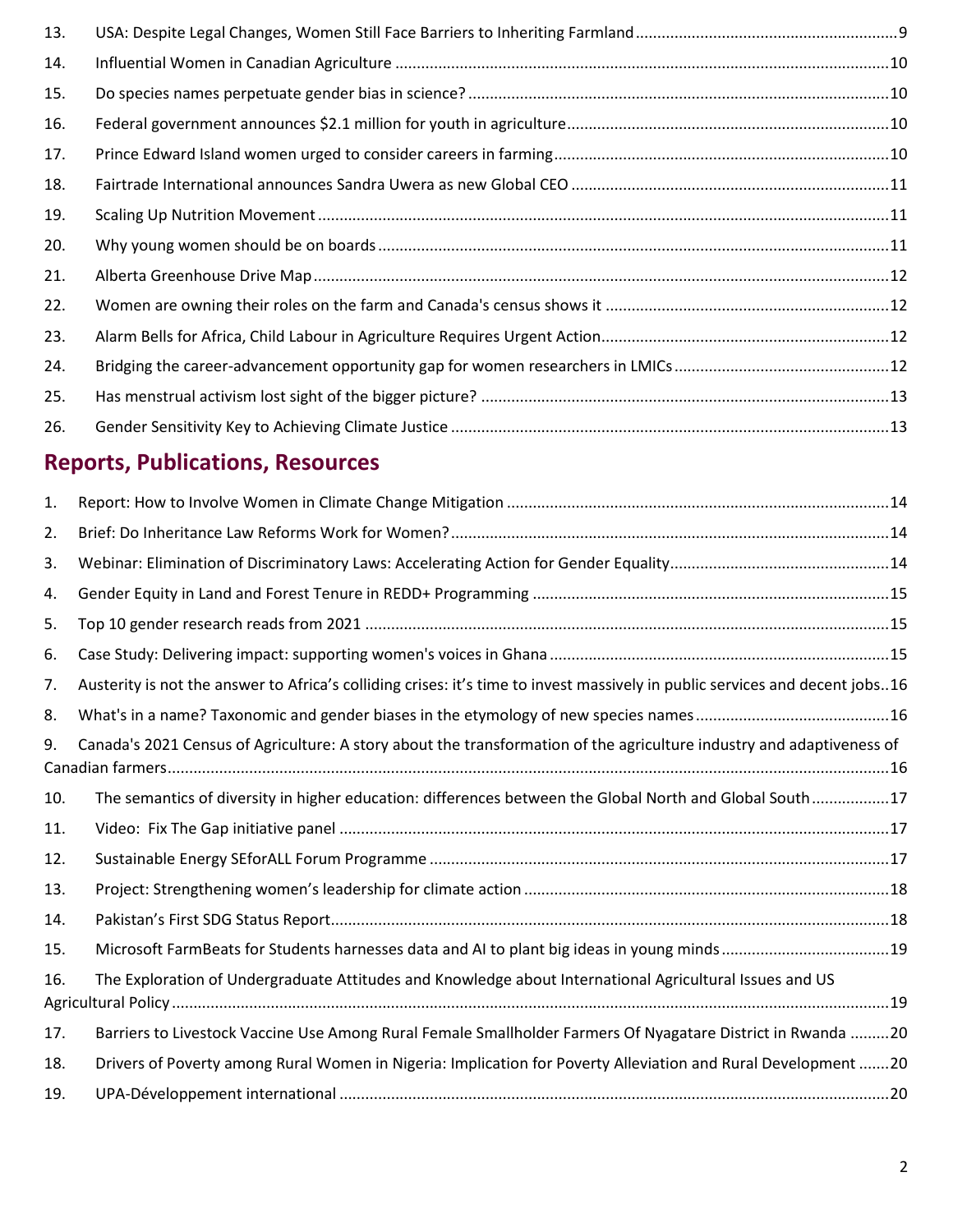[Go to Top.](#page-0-0) +++++++++++++++++++++++++++++++++++++++++++++++++++++++++++++++++++++++++++++++++++++++++++

### **Opportunities and Coming Events**

# <span id="page-2-0"></span>**1. Fair Trade Handbook Webinar Series**

<https://www.eventbrite.ca/e/cftn-webinar-series-fair-trade-hand-book-session-1-tickets-315885290407>

Panel Discussion - Fair Trade in an Unfair World/ *Mesa redonda - Comercio justo en un mundo injusto*. Session 1 is scheduled for **May 27, 2022**. Join us as we present the CFTN 2022 Webinar Series and Book Club in Three Parts. Read along with each Section of the Fair Trade Handbook, as we present a panel of speakers from each Section of the Book. Bring your questions for the speakers and be prepared to also network with your fellow fair-traders during our interactive speed-networking and trivia activities.

Panelists for this first session include Monika Firl from Coffee4Climate, Roxana Olivera, Joey Pitoello from JustUs! Coffee, and Nelson Melo Maya from SPP. Simultaneous translation will be available from English to Spanish for those requiring it.

[Go to Top.](#page-0-0) +++++++++++++++++++++++++++++++++++++++++++++++++++++++++++++++++++++++++++++++++++++++++++

# <span id="page-2-1"></span>**2. Resource Launch: Supporting Survivors of SEA: A How-to Guide for Creating Support Resources**

[https://us02web.zoom.us/meeting/register/tZIqdeqvrTksHtWc9\\_ypfUjYfNeaCl9cwmtp](https://us02web.zoom.us/meeting/register/tZIqdeqvrTksHtWc9_ypfUjYfNeaCl9cwmtp)

On **June 8**, Digna will launch a new resource, *Supporting Survivors of SEA: A How-to Guide for Creating Support Resources.* It's a guide on supporting survivors of sexual exploitation (SEA) and abuse that every organization should have. Digna will show you how to use it and why it is important to always be prepared.

[Go to Top.](#page-0-0) +++++++++++++++++++++++++++++++++++++++++++++++++++++++++++++++++++++++++++++++++++++++++++

### <span id="page-2-2"></span>**3. Gender Responsive Agriculture Systems Policy (GRASP) Fellowship**

<https://awardfellowships.org/gender-responsive-agriculture-systems-policy-grasp-fellowship/>

Rural women are less likely than men to be able to adapt and diversify agricultural livelihoods in the face of climate change. Submit YOUR application to the #GRASPFellowship now to improve outcomes for smallholders in Africa. A project by AWARD Fellowships USAID - US Agency for International Development, the fellowship will bring professional women in policy together to access networks, mentorship, and funding for #African smallholder empowerment. Applicants must:

- Be a woman working in policy
- Live in Africa, specifically Malawi, Nigeria, or Zambia
- Have at least a master's degree and 10 years of experience

#### **Deadline: 10 June 2022**

[Go to Top.](#page-0-0) +++++++++++++++++++++++++++++++++++++++++++++++++++++++++++++++++++++++++++++++++++++++++++

### <span id="page-2-3"></span>**4. Podcasts: Influential Women in Canadian Agriculture**

<https://fmc-gac.com/influential-agwomen/>

#### <https://agannex-talks.captivate.fm/>

Influential Women in Canadian Agriculture (IWCA) is a recognition program designed to honour, highlight and celebrate women who are driving the future of Canadian agriculture. Seven outstanding women are being recognized this year. These seven women will share their stories, wisdom and insights on the IWCA podcast series on AgAnnex Talks with the first episode airing on **June 13,** and new episodes following bi-weekly after that.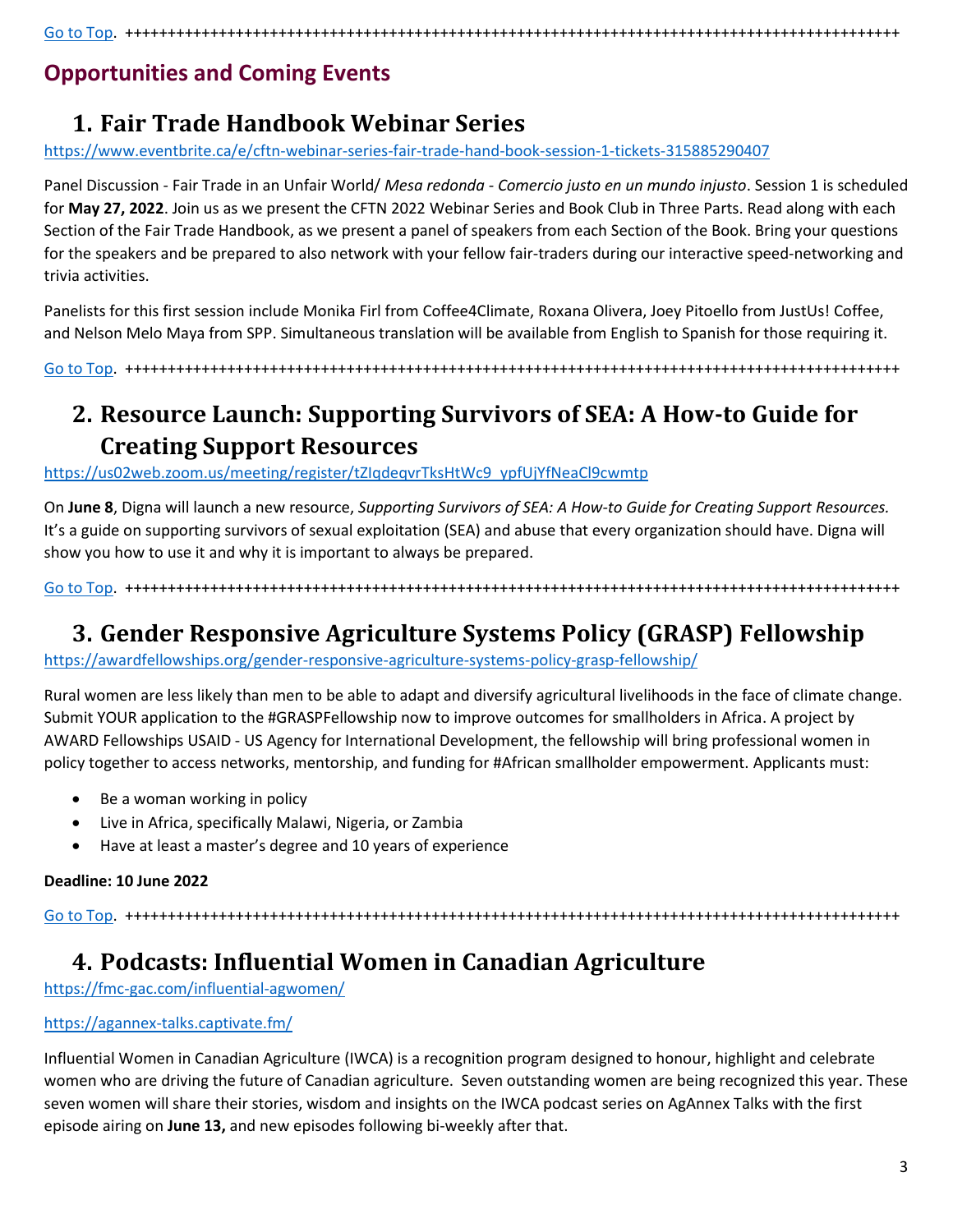[Go to Top.](#page-0-0) +++++++++++++++++++++++++++++++++++++++++++++++++++++++++++++++++++++++++++++++++++++++++++

### <span id="page-3-0"></span>**5. Turtle Island Indigenous Science Conference**

<https://event.fourwaves.com/turtleisland2022/pages>

**Tues June 14 to Thurs June 16, 2022.** The Turtle Island Indigenous Science Conference invites you to explore the Indigenous scientific legacy and the value of the application of two-eyed seeing to modern science today. Interactive workshops and sessions will explore, scientific knowledge embedded in Indigenous languages, traditional medicine and health, Indigenous engagement with the land and the environment, and novel STEM education approaches that include the Indigenous ways of knowing.

[Go to Top.](#page-0-0) +++++++++++++++++++++++++++++++++++++++++++++++++++++++++++++++++++++++++++++++++++++++++++

#### <span id="page-3-1"></span>**6. American Association for Advancement of Science - Call for Proposals**

<https://meetings.aaas.org/program/2023cfp/>

American Association for Advancement of Science (AAAS) is calling for proposals for the 2023 Annual Meeting. The meeting will highlight ground-breaking multi-disciplinary research that advances knowledge and responds equitably to the needs of humanity. You are invited to submit a proposal for **Scientific Session Panels or 10-Minute Lightning Talks before June 16, 2022, or Workshops before July 25, 2022**.

[Go to Top.](#page-0-0) +++++++++++++++++++++++++++++++++++++++++++++++++++++++++++++++++++++++++++++++++++++++++++

# <span id="page-3-2"></span>**7. LGBTQ2 projects fund call for proposals**

[https://women-gender-equality.canada.ca/en/funding/funding-programs/lgbtq2-projects-fund-call-for](https://women-gender-equality.canada.ca/en/funding/funding-programs/lgbtq2-projects-fund-call-for-proposals/about.html)[proposals/about.html](https://women-gender-equality.canada.ca/en/funding/funding-programs/lgbtq2-projects-fund-call-for-proposals/about.html)

Women and Gender Equality Canada (WAGE) works to advance equality with respect to sex, sexual orientation, and gender identity or expression through the inclusion of people of all genders, including women, in Canada's economic, social, and political life. The objective of this call for proposals is to support community-informed projects that will address key issues facing LGBTQ2 communities.

Projects should aim to advance equality for LGBTQ2 people. They should include new activities that address the unequal treatment of LGBTQ2 people and target their needs. Projects must support actions in one or more of the following areas:

- Policies and practices
- Knowledge, tools, and support
- Norms, attitudes, and behaviours
- Authority, voice, and decision-making
- Increasing impact through cross-sector collaboration

[Go to Top.](#page-0-0) +++++++++++++++++++++++++++++++++++++++++++++++++++++++++++++++++++++++++++++++++++++++++++

# <span id="page-3-3"></span>**8. Science Rising**

#### <https://sciencerising.org/>

Science Rising is training a team of leaders to educate and inspire STEM students, faculty, and advocates to participate in America's democracy. This "Train the Trainer" approach is designed to strengthen a culture of civic engagement within the STEM community and provides opportunities for you to develop your leadership skills, increase your public speaking skills and confidence, and learn about ways to train and engage others on your campus and in your community. Once you complete the training, you will be ready and empowered to lead two trainings before the election. Trainings will be offered **once a month from May to October.**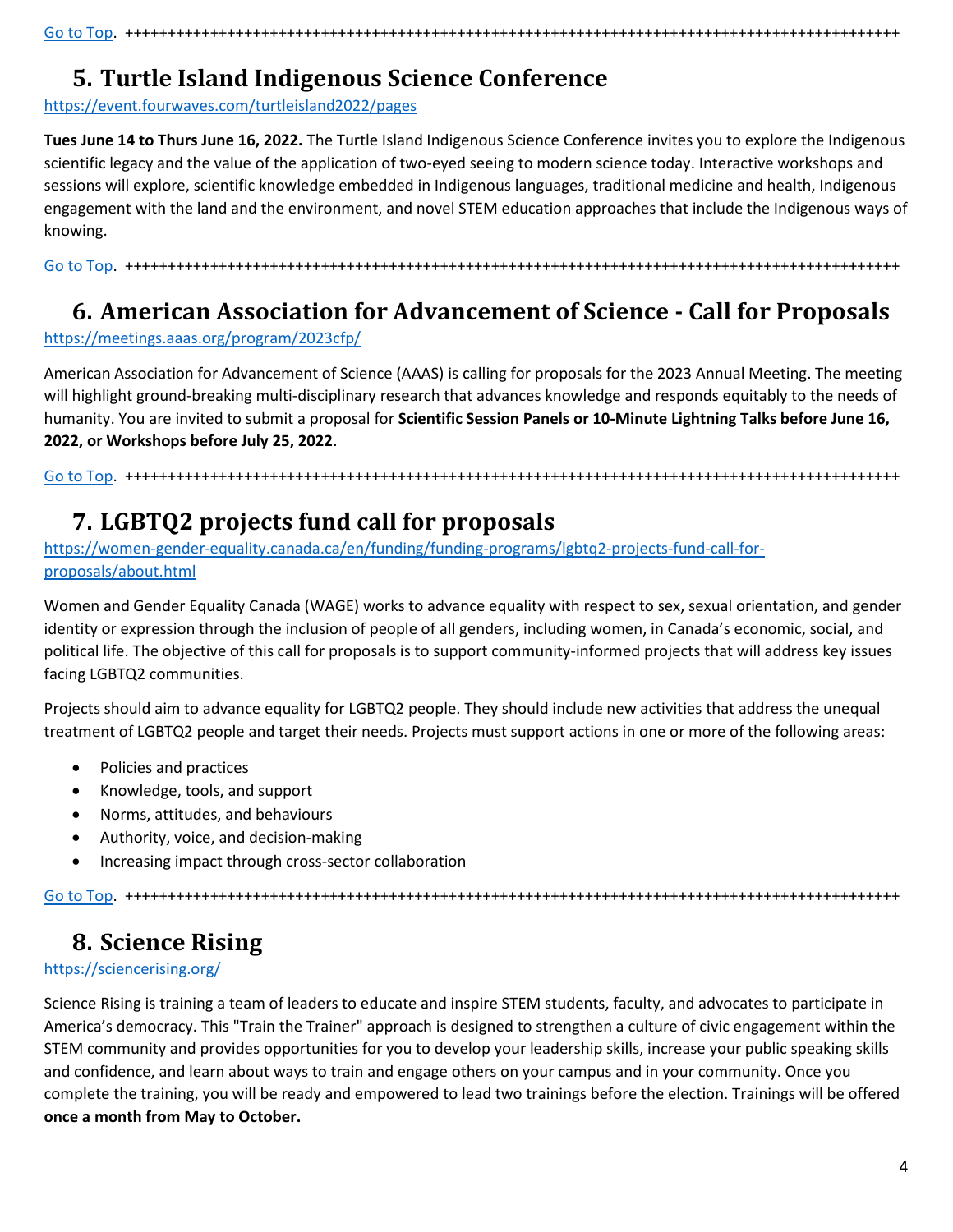<span id="page-4-0"></span>**9. Association for International Agricultural and Extension Education Conference 2023**

<https://www.aiaee.org/index.php/conference>

LinkedIn[: https://www.linkedin.com/company/aiaee](https://www.linkedin.com/company/aiaee) (Association for International Agricultural and Extension Education).

AIAEE Student Community:<https://www.facebook.com/groups/AIAEEStudents>

The 2022 conference wrapped up in Greece in April 2022. The next conference is planned for **Guelph, Ontario** in 2023. The AIAEE LinkedIn account has been created to post information about the AIAEE 2023 conference, research and external opportunities, and future webinars. In addition, there is an AIAEE Student Community Facebook account that was created with the purpose of keeping students connected.

[Go to Top.](#page-0-0) +++++++++++++++++++++++++++++++++++++++++++++++++++++++++++++++++++++++++++++++++++++++++++

### **This Month's News**

### <span id="page-4-1"></span>**1. Climate scientist wins 2022 World Food Prize**

<https://www.devex.com/news/climate-scientist-wins-2022-world-food-prize-103127>

Cynthia Rosenzweig, senior research scientist at the NASA Goddard Institute for Space Studies, has won the 2022 World Food Prize for her work modeling the impact of climate change on global food production.

Rosenzweig is an agronomist and climatologist, and founder of the Agricultural Model Intercomparison and Improvement Project, known as AgMIP. The international project models how agricultural and food systems are affected by climate change, providing vital data necessary for food system transformation.

Rosenzweig, who has farmed in Italy and New York, was one of the first scientists to show that climate change was directly affecting food production. The methodology she used has become fundamental to climate change impact assessments, and she has worked on three Intergovernmental Panel on Climate Change global assessments. Her research has also contributed to the scientific underpinnings of the United Nations Framework Convention on Climate Change.

The World Food Prize, which comes with a \$250,000 award, is awarded each year to someone who has dedicated their career to eradicating global hunger through improving the quality, quantity, or availability of food. It is considered the "Nobel Prize" for food and agriculture.

[Go to Top.](#page-0-0) +++++++++++++++++++++++++++++++++++++++++++++++++++++++++++++++++++++++++++++++++++++++++++

# <span id="page-4-2"></span>**2. Ethiopian drought leading to 'dramatic' increase in child marriage, Unicef warns**

[https://www.theguardian.com/society/2022/apr/30/ethiopian-drought-leading-to-dramatic-increase-in-child-marriage](https://www.theguardian.com/society/2022/apr/30/ethiopian-drought-leading-to-dramatic-increase-in-child-marriage-unicef-warns)[unicef-warns](https://www.theguardian.com/society/2022/apr/30/ethiopian-drought-leading-to-dramatic-increase-in-child-marriage-unicef-warns)

Drought-afflicted areas of Ethiopia are seeing "dramatic" increases in child marriage as the worst climate-induced emergency for 40 years pushes people to the brink, the head of Unicef has said.

Three consecutive failed rainy seasons have brought hunger, malnutrition and mass displacement to millions of people in the Horn of Africa, including parts of Ethiopia, Somalia, Kenya and Djibouti.

Many girls in Ethiopia now face being married at a young age as their parents seek to find extra resources through dowries from the husband's family, and hope their daughters will be fed and protected by wealthier families, warned Catherine Russell, Unicef's executive director.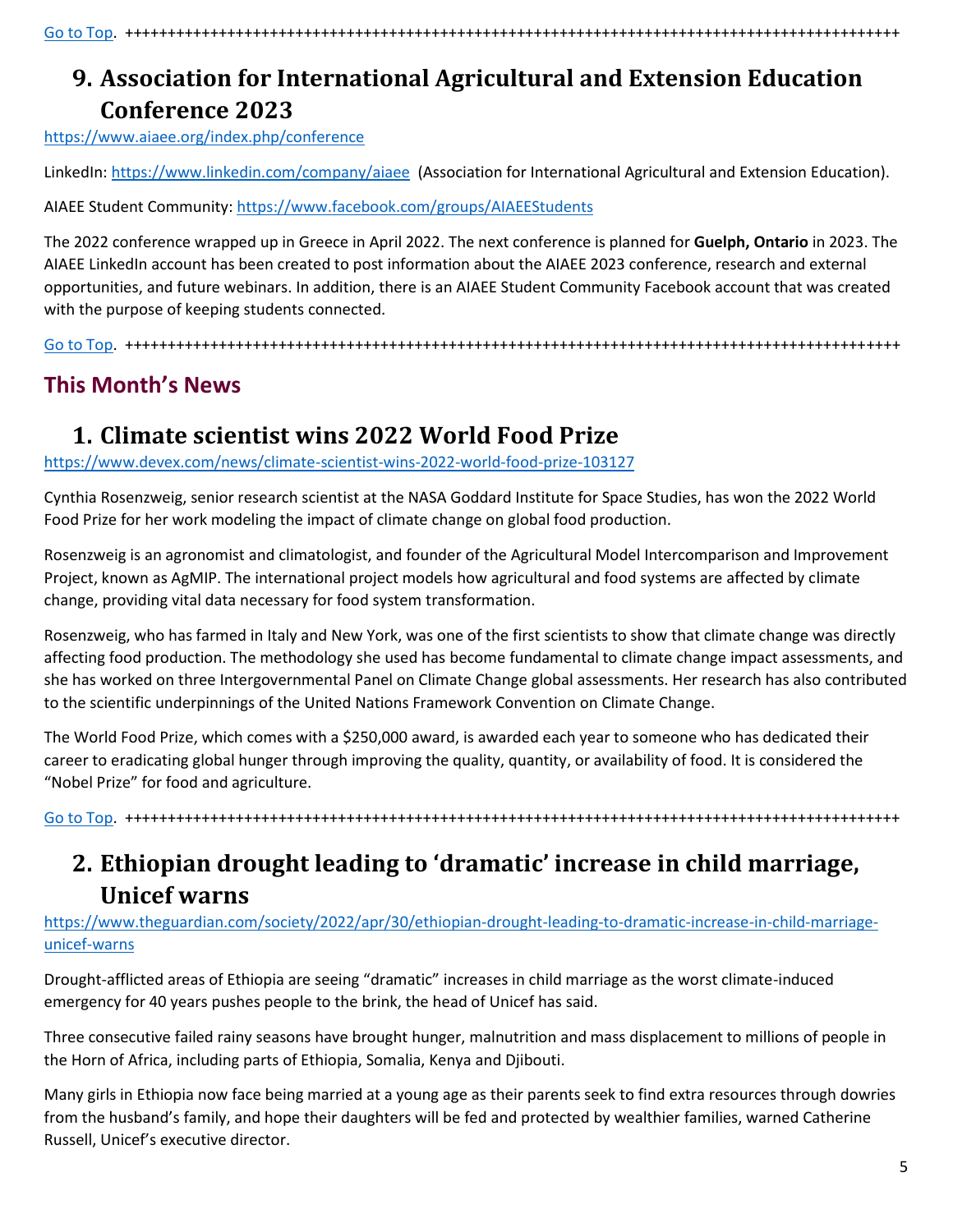The drought threatens to set Ethiopia back in its attempts to lower its levels of child marriage, which are among the highest in the world. According to demographic data from 2016, 40% of girls in the east African country are married before the age of 18 and 14% are married before their 15th birthday.

[Go to Top.](#page-0-0) +++++++++++++++++++++++++++++++++++++++++++++++++++++++++++++++++++++++++++++++++++++++++++

### <span id="page-5-0"></span>**3. Breaking Vicious Cycle of Trafficking for Sexual Exploitation**

<https://www.ipsnews.net/2022/04/breaking-vicious-cycle-trafficking-sexual-exploitation/>

Activists say the number of young women from rural areas trafficked into the sex trade across many East African countries is growing. The young women are lured with the promise of good jobs or marriage. Instead, they are sold into prostitution in cities such as Nairobi (Kenya) and Kampala (Uganda). Both activists and lawmakers warn that people with hidden agendas could target young women from Rwanda.

The process of trafficking most of these young women into neighboring countries is complex. It involves false promises to their families and victims in which they are promised a "better life", activists say.

In many cases, traffickers lure young women from rural villages to neighboring countries with the promise of well-paid work. Then, victims are transferred to people who become their enslavers – especially in dubious hotels and karaoke bars.

Driven by the demand for cheap labor and commercial sex, trafficking rings across the East African region capitalize primarily on economic and social vulnerabilities to exploit their victims, experts said.

[Go to Top.](#page-0-0) +++++++++++++++++++++++++++++++++++++++++++++++++++++++++++++++++++++++++++++++++++++++++++

# <span id="page-5-1"></span>**4. Call to Freedom for Millions of Children Trapped in Child Labour as Global Conference Comes to Africa**

<https://www.ipsnews.net/2022/05/call-freedom-millions-children-trapped-child-labour-global-conference-comes-africa/>

Nairobi, May 13 2022 (IPS) - Children washing clothes in rivers, begging on the streets, hawking, walking for kilometres in search of water and firewood, their tiny hands competing with older, experienced hands to pick coffee or tea, or as child soldiers are familiar sights in Africa and Asia.

Child rights experts at Kailash Satyarthi Children's Foundation reiterate that tolerance and normalisation of working children, many of whom work in hazardous conditions and circumstances, and apathy has stalled progress towards the elimination of child labour.

Further warnings include more children in labour across the sub-Saharan Africa region than the rest of the world combined. The continent now falls far behind the collective commitment to end all forms of child labour by 2025.

The International Labour Organization estimates more than 160 million children are in child labour globally.

How to achieve the Sustainable Development Target 8.7 and the International Programme on the Elimination of Child Labour that focuses on its elimination by 2025 will be the subject of the 5th Global Conference on the Elimination of Child Labour to be held in Durban, South Africa, from May 15 to 20, 2022.

[Go to Top.](#page-0-0) +++++++++++++++++++++++++++++++++++++++++++++++++++++++++++++++++++++++++++++++++++++++++++

#### <span id="page-5-2"></span>**5. OPINION Food and People**

<https://www.ipsnews.net/2022/05/food-and-people/>

The world's population of approximately 8 billion or more than double its size at the start of the Green Revolution in the mid-1960s, is again facing a food crisis across many countries and areas. And that food crisis is expected to worsen in the near term.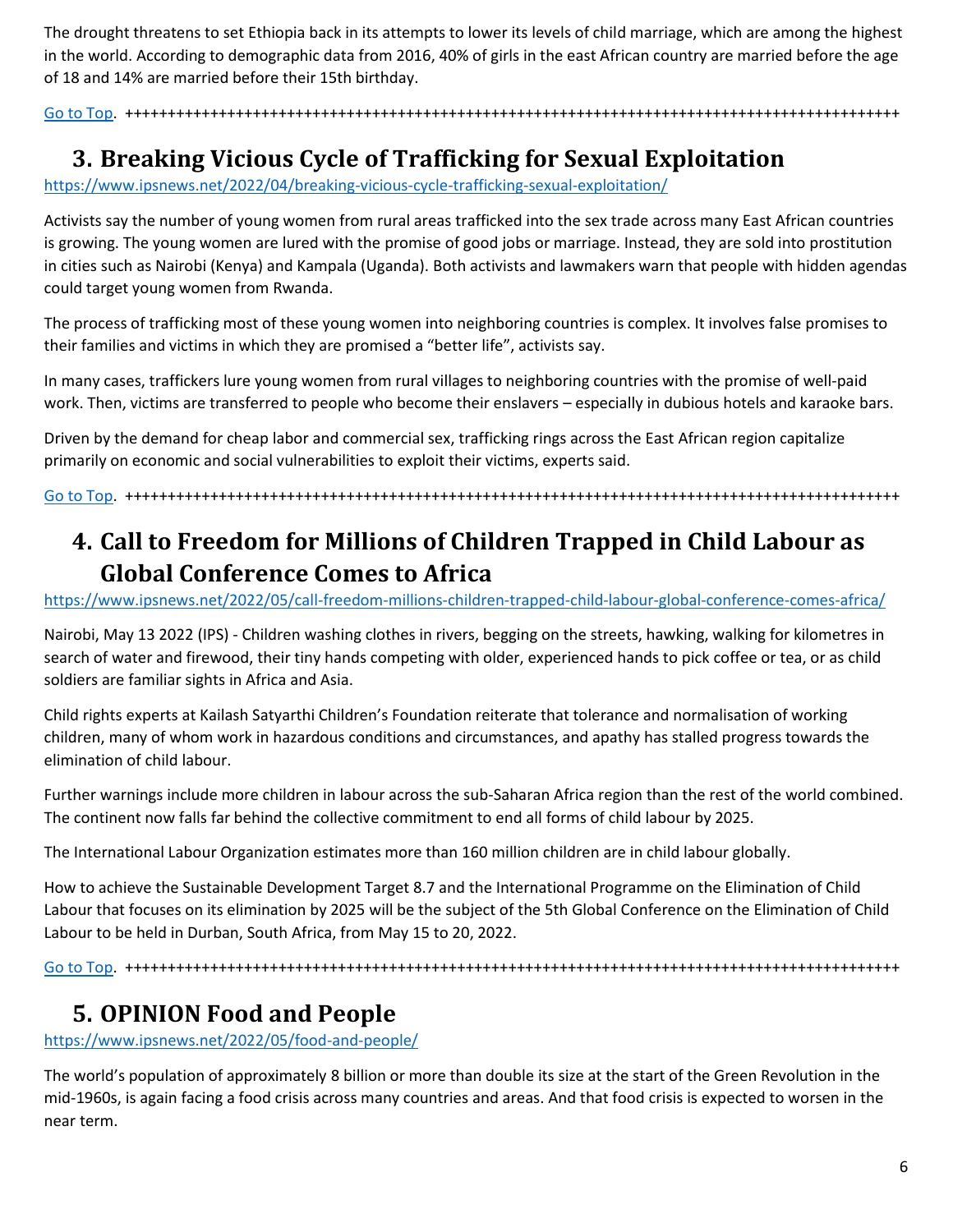The food crisis in dozens of countries, which are located primarily in Africa and Asia, is largely due to the three Cs: conflict, climate change, and COVID-19. Also, the recent conflict in Ukraine due to Russia's military invasion has further exacerbated the food crisis.

As a result of the conflict in Ukraine, a growing number of governments are erecting new barriers to stop the exports of food products and other important commodities at their borders. Those barriers are expected to worsen the food crisis with shortages and higher prices for a variety of goods in many food insecure countries.

Today an estimated 800 million people, or 10 percent of the world's population, are hungry. Also, projections show that the world is not on track to end hunger, achieve food security, improve nutrition, and promote sustainable agriculture by 2030, i.e., Sustainable Development Goal 2.

The future growth of world population, which is currently increasing by approximately 80 million per year, is expected to be concentrated in regions that contain most of the countries suffering from hunger, food insecurity, and malnutrition.

[Go to Top.](#page-0-0) +++++++++++++++++++++++++++++++++++++++++++++++++++++++++++++++++++++++++++++++++++++++++++

### <span id="page-6-0"></span>**6. Stewards of the forest: the pioneering women's collective harvesting the Gambia's oysters**

[https://www.theguardian.com/global-development/2022/may/03/stewards-of-the-forest-the-pioneering-womens](https://www.theguardian.com/global-development/2022/may/03/stewards-of-the-forest-the-pioneering-womens-collective-harvesting-the-gambias-oysters)[collective-harvesting-the-gambias-oysters](https://www.theguardian.com/global-development/2022/may/03/stewards-of-the-forest-the-pioneering-womens-collective-harvesting-the-gambias-oysters)

Unlike other fishing in the Gambia, the oyster trade is entirely run by women, who pick, process, cook and sell them. About 500 women in the Tanbi area are members of the TRY Oyster Women's Association, a collective founded by a social worker, Fatou Janha Mboob, in 2007. A community-based, non-profit organisation, TRY aims to improve harvesters' lives through environmental and social initiatives, and training in financial management, food hygiene and water safety.

Mboob wanted to make the harvesters a cohesive part of the ecosystem, rather than a force acting against it. In 2012, she successfully lobbied the Gambian government to make Tanbi a "special management area", within which TRY members have exclusive harvesting rights. Before the TRY, the harvesters worked Tanbi's mangroves very differently, hacking off roots entirely and picking even small, unsaleable oysters. Through educational initiatives organised by Mboob and the United Nations Development Programme (UNDP), TRY members were encouraged to consider themselves stewards of the mangroves; roots are now left intact, and harvesters prevent others from chopping them for firewood.

TRY is also involved in reforestation; as part of a UNDP-funded project, members planted more than 50,000 mangrove seedlings. In 2011, they voted in favour of a closed harvesting season, from March to June, and to set a minimum size for collecting oysters.

[Go to Top.](#page-0-0) +++++++++++++++++++++++++++++++++++++++++++++++++++++++++++++++++++++++++++++++++++++++++++

# <span id="page-6-1"></span>**7. Clean Cooking Alliance Adds Five Companies to its Venture Catalyst Program**

#### <https://cleancooking.org/venture-catalyst/>

The Venture Catalyst portfolio currently consists of 33 companies operating in 14 countries. These include biofuel, LPG, and biogas fuel distributors; pellet, ethanol, and char-briquette producers; and ethanol, gas, electric, and biomass stove manufacturers.

The Clean Cooking Alliance (CCA) has expanded its Venture Catalyst program, adding five companies in West Africa to its existing portfolio. As an industry development initiative, the Venture Catalyst helps entrepreneurs build innovative and scalable companies that accelerate clean cooking access.

The companies joining the Venture Catalyst – Powerstove Energy, Safi Energy, NENU Engineering, Southline Coast, and Goods and Services 360 – are based in Ghana and Nigeria and range from pre-revenue to early-stage enterprises. They will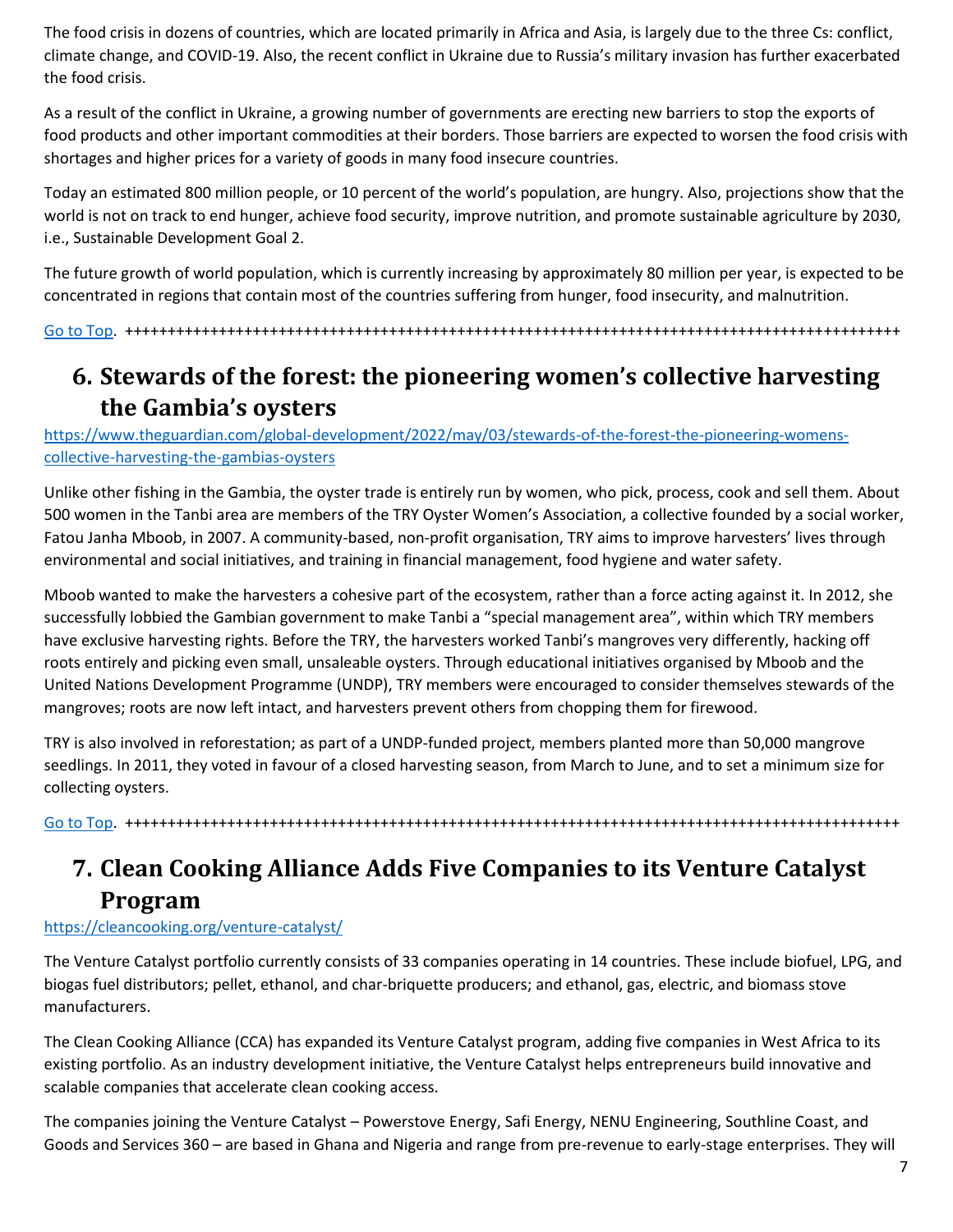join CCA's existing portfolio of 25 companies, which operate in sub-Saharan Africa, South Asia, and South-East Asia and represent a diverse range of fuels and technologies, such as LPG, biogas, ethanol, electricity, pellets, and improved biomass stoves.

[Go to Top.](#page-0-0) +++++++++++++++++++++++++++++++++++++++++++++++++++++++++++++++++++++++++++++++++++++++++++

### <span id="page-7-0"></span>**8. Challenging patriarchal land rights in India**

<https://www.theguardian.com/global-development/2022/may/06/challenging-patriarchal-land-rights-india-shreya-kalia>

Ideas over inheritance in India follow gender lines. Women grow up to 80% of India's food, but own 11% of its farmland. Laws may have advanced – in 2005, for example, the Hindu Succession (Amendment) Act granted equal inheritance property rights – but some parents believe girls should not inherit because they are given a dowry when they marry.

Dowries – outlawed six decades ago – continue to be paid in 95% of marriages. Others fear that land will pass to a son-inlaw's family if it is given to married daughters. Women can come under enormous pressure to relinquish land ownership to male relatives.

In Gujarat, the Working Group for Women and Land Ownership (WGWLO), a network of 35 organisations, has helped about 9,000 women to secure land rights.

Go [to Top.](#page-0-0) +++++++++++++++++++++++++++++++++++++++++++++++++++++++++++++++++++++++++++++++++++++++++++

# <span id="page-7-1"></span>**9. Women in rural Bangladesh pay more for rising cost of climate disasters**

#### <https://news.trust.org/item/20220518143335-m17kx>

DHAKA, May 18 (Thomson Reuters Foundation) - Rural families in Bangladesh are using a large chunk of their budgets to protect themselves from climate change, especially households headed by women who are allocating up to 30% of their spending for that purpose, researchers said on Wednesday.

The high share of spending by female-led households - many based in the flood-prone north - is double the average of 15% because women have lower incomes than men, said a study by the International Institute for Environment and Development (IIED).

Often men from Bangladesh's northwest regions migrate on a seasonal basis to work elsewhere, leaving women to run the home.

Common measures taken by rural families to adapt to climate change and reduce risks include raising the plinth of their houses above flood-water levels, planting trees and making shelters to keep livestock safe.

[Go to Top.](#page-0-0) +++++++++++++++++++++++++++++++++++++++++++++++++++++++++++++++++++++++++++++++++++++++++++

# <span id="page-7-2"></span>**10. OPINION: How drought is shifting gender dynamics in northeast Syria**

#### <https://news.trust.org/item/20220429075706-u1ytk>

After more than a decade of war, northeast Syria is now facing the worst drought in 70 years due to record low rainfall and higher-than-average temperatures.

The gender imbalances in the northeast are deeply long-standing and only getting worse due to the drought. Alarmingly, women are now bearing the brunt of this climate crisis, both at work and at home. New research — commissioned by the global humanitarian organization Mercy Corps and carried out by the research institute Triangle — has found that the loss of jobs in the devastated agriculture sector in the war-torn regions of Al-Hassakeh and Ar-Raqqa is pushing women to find alternative ways to make ends meet.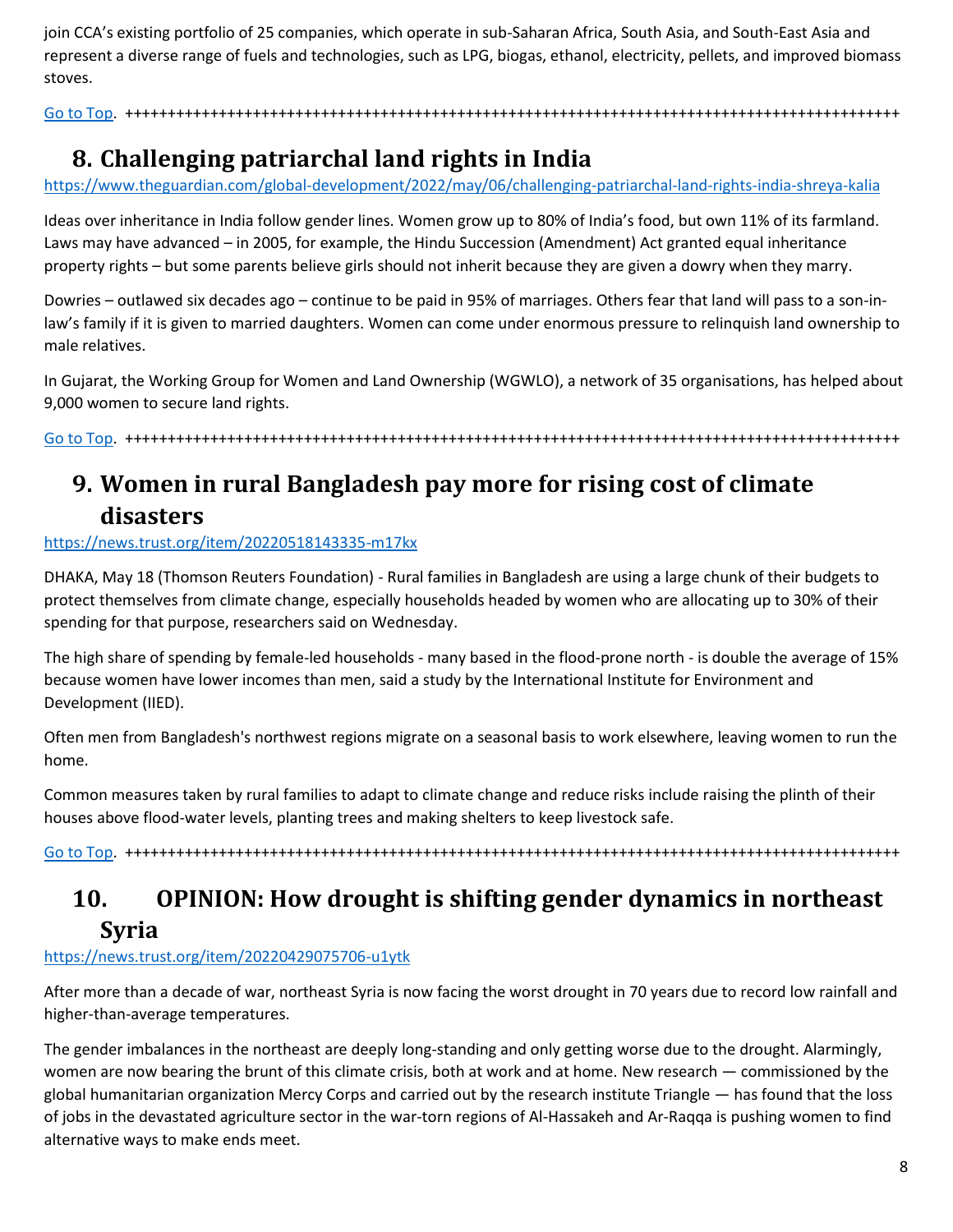The challenges that come with women's increased workload cannot be left unaddressed, especially now that droughts are expected to become more frequent, severe, and prolonged due to climate change. But the shifting gender dynamics in northeast Syria is also bringing opportunities. The time is ripe to capitalise on or build upon these changes to ensure women have the skills and opportunities to engage in safe work while reducing household burdens.

Supporting childcare or flexible work solutions is one needed area for investment. Men and boys also need to be engaged in the design and implementation of programs to impact social norms related to gender roles and equitable decision-making.

[Go to Top.](#page-0-0) +++++++++++++++++++++++++++++++++++++++++++++++++++++++++++++++++++++++++++++++++++++++++++

# <span id="page-8-0"></span>**11. In Zimbabwe, a women-only gem mine gives abuse survivors new hope**

#### <https://news.trust.org/item/20220330151242-vl8om>

Workers at Africa's first all-female mine say their jobs have given them a fresh start and financial independence. Zimbaqua bills itself as the first mining firm in Africa to be staffed entirely by women. Zimbaqua was opened in 2019 by Iver Rosenkrantz, a Danish gem expert who has lived in Africa for more than 15 years, and Zimbabwean Patrick Tendayi Zindoga.

Women in rural areas are often forced to remain in violent marriages because they rely on their husbands financially, said Rumbidzai Gwinji, a mine manager at Zimbaqua, which is located in the farming area of Karoi in northern Zimbabwe.

Zimbaqua's workers dig for the mine's rich deposits of aquamarine, a pale blue to light green gem that is highly prized by jewellery designers and collectors around the world. It is hard labour. The women use hammers to break up rocks and reveal the aquamarine, which is easily visible due to its bright colour shining out from the surrounding stone. In return, they get a salary equivalent to about \$295 per month.

[Go to Top.](#page-0-0) +++++++++++++++++++++++++++++++++++++++++++++++++++++++++++++++++++++++++++++++++++++++++++

#### <span id="page-8-1"></span>**12. Women as Farmers in Australia**

<https://resourceequity.org/not-so-silent-partners/>

[https://www.theguardian.com/australia-news/2022/jan/15/the-myth-of-the-manly-farmer-why-do-we-still-assume](https://www.theguardian.com/australia-news/2022/jan/15/the-myth-of-the-manly-farmer-why-do-we-still-assume-women-dont-work-on-the-land)[women-dont-work-on-the-land](https://www.theguardian.com/australia-news/2022/jan/15/the-myth-of-the-manly-farmer-why-do-we-still-assume-women-dont-work-on-the-land)

As recently as 1994 in Australia, women couldn't list "farmer" as their occupation. This gendered perspective on farming continues to impact women's rights to land. We talk about the fact that terms such as "farmer" are often interpreted as male quite often in our work. Even though women play a significant role in farming, they often aren't considered equal or valuable partners and this assumption of maleness has negative repercussions for women who are farmers.

Rights to land play a part in this discrimination — in Australia women inherit only around 10% of farmland and women farmers typically access farmland through a male relative, though around 47% of farmers are women. We see this in our work on women's rights to agricultural land globally, and this is an example of how it plays out in Australia.

[Go to Top.](#page-0-0) +++++++++++++++++++++++++++++++++++++++++++++++++++++++++++++++++++++++++++++++++++++++++++

### <span id="page-8-2"></span>**13. USA: Despite Legal Changes, Women Still Face Barriers to Inheriting Farmland**

#### <https://www.agriculture.com/news/business/despite-legal-changes-women-still-face-barriers-to-inheriting-farmland>

Though the United States granted women legal equality for property rights decades ago, women are still not not inheriting farmland as often as their male relatives. The legal obstacles for women farmers may be gone, but social expectations are still a big problem, said sociologist Ange Carter. Carter said that girls and women are less likely to be groomed to take over farm operations than their brothers.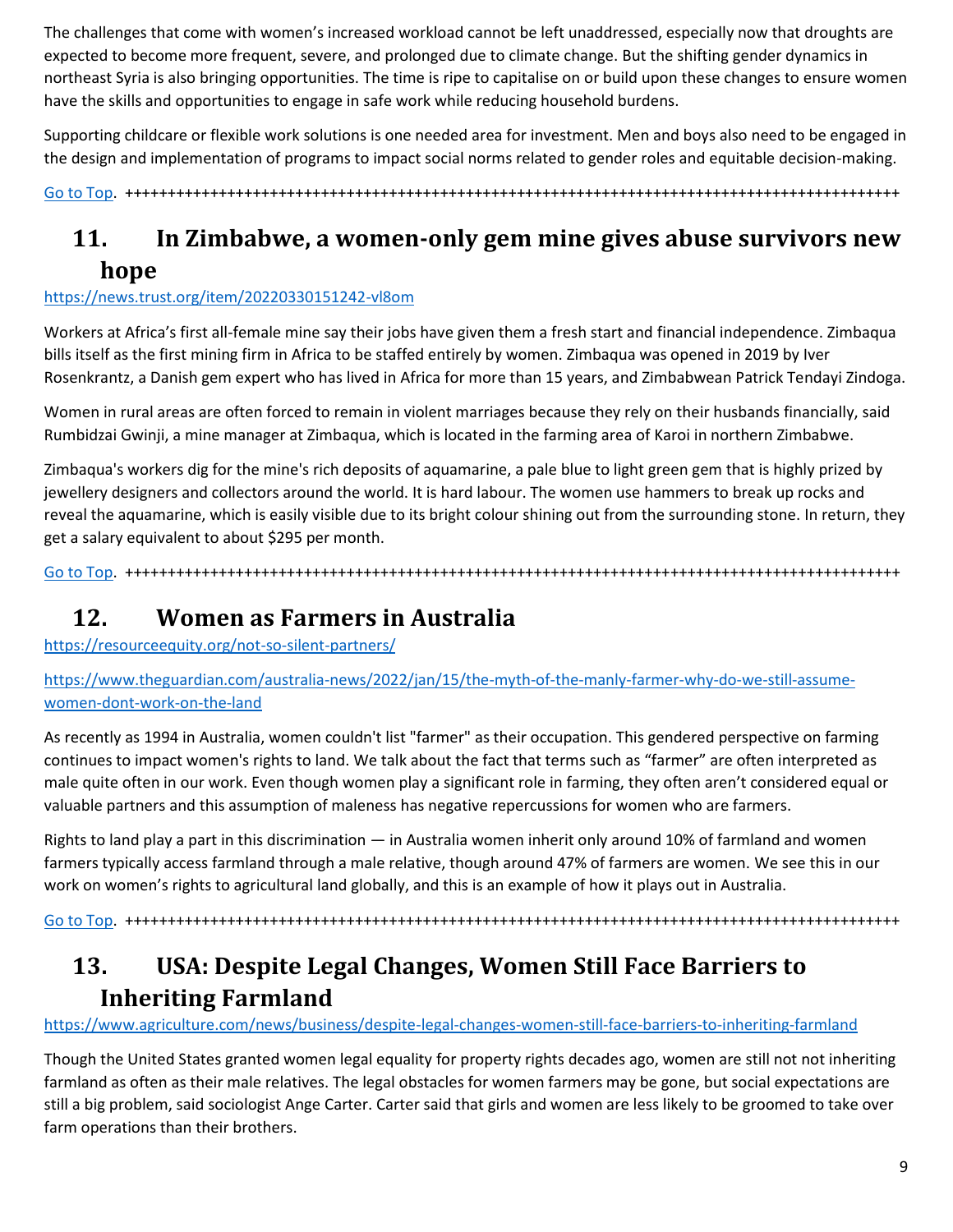#### [Go to Top.](#page-0-0) +++++++++++++++++++++++++++++++++++++++++++++++++++++++++++++++++++++++++++++++++++++++++++

# <span id="page-9-0"></span>**14. Influential Women in Canadian Agriculture**

<https://fmc-gac.com/influential-agwomen/>

Influential Women in Canadian Agriculture (IWCA) is a recognition program designed to honour, highlight and celebrate women who are driving the future of Canadian agriculture. Seven outstanding women are being recognized this year. Please join us in congratulating:

- Heather Watson, Executive Director, Farm Management Canada
- Valerie Carney, Lead, Poultry Innovation Partnership
- Lisa Mumm, Owner, Mumm's Sprouting Seeds
- Christine Noronha, Research Scientist, Agriculture and Agri-Food Canada
- Lana Shaw, Manager, Southeast Research Farm
- Karen Tanino, Professor, University of Saskatchewan
- Mary Ruth McDonald, Professor/Research Program Director, University of Guelph

These seven women will share their stories, wisdom and insights on the IWCA podcast series on AgAnnex Talks [\(https://agannex-talks.captivate.fm/\)](https://agannex-talks.captivate.fm/), with the first episode airing on **June 13,** and new episodes following bi-weekly after that.

The 2022 program will culminate with a virtual event this fall, bringing together this year's recipients and women from across the industry to share in their experiences, offer guidance and advice in an interactive setting.

[Go to Top.](#page-0-0) +++++++++++++++++++++++++++++++++++++++++++++++++++++++++++++++++++++++++++++++++++++++++++

## <span id="page-9-1"></span>**15. Do species names perpetuate gender bias in science?**

#### <https://www.science.org/content/article/do-species-names-perpetuate-gender-bias-science>

"The scientific names of nearly 3,000 recently identified bloodsuckers, hijackers and other banes of the biological world mostly honor men," according to a new study. Science reports that "of the 596 parasite species honoring an eminent scientist, only 18% immortalized women researchers".

[Go to Top.](#page-0-0) +++++++++++++++++++++++++++++++++++++++++++++++++++++++++++++++++++++++++++++++++++++++++++

# <span id="page-9-2"></span>**16. Federal government announces \$2.1 million for youth in agriculture**

#### <https://www.realagriculture.com/2022/05/federal-government-announces-2-1-million-for-youth-in-agriculture/>

The federal government has announced up to \$2.1 million for three organizations to support development opportunities for Canadian youth in agriculture. With funds under the AgriCompetitiveness Program, these organizations will deliver important programming and initiatives that help to develop the future generation of agricultural leaders.

This includes Canadian 4-H Council (4-H Canada), Canadian Young Farmers' Forum (CYFF), and Canada's Outstanding Young Farmers (COYF).

[Go to Top.](#page-0-0) +++++++++++++++++++++++++++++++++++++++++++++++++++++++++++++++++++++++++++++++++++++++++++

## <span id="page-9-3"></span>**17. Prince Edward Island women urged to consider careers in farming**

[https://www.cbc.ca/news/canada/prince-edward-island/pei-agriculture-department-advisory-council-status-of-women](https://www.cbc.ca/news/canada/prince-edward-island/pei-agriculture-department-advisory-council-status-of-women-gender-inclusion-1.6447048)[gender-inclusion-1.6447048](https://www.cbc.ca/news/canada/prince-edward-island/pei-agriculture-department-advisory-council-status-of-women-gender-inclusion-1.6447048)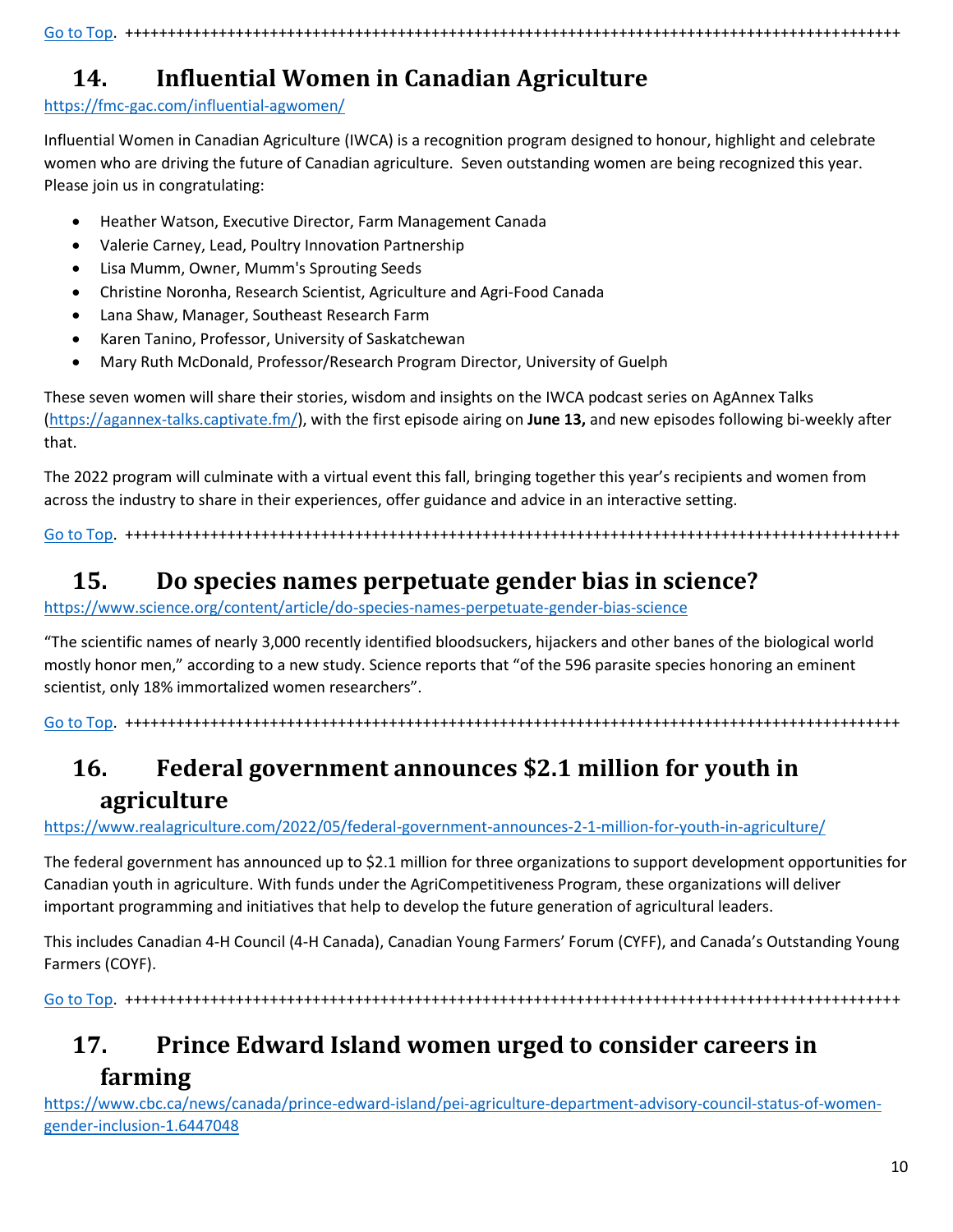The Prince Edward Island Advisory Council on the Status of Women is applauding the province's Department of Agriculture and Land for being the first to develop and implement a gender diversity and inclusion policy.

It's something the group looks at as part of its Equality Report Card: encouraging government departments to make strategic plans when it comes to making the province more inclusive to any people or groups who may be systematically excluded.

Since 2018 the department has focused on encouraging opportunities for women in the industry. It has funded projects aimed at increasing diversity. And developed policies to promote gender, diversity and inclusion in agriculture, aquaculture and fisheries.

[Go to Top.](#page-0-0) +++++++++++++++++++++++++++++++++++++++++++++++++++++++++++++++++++++++++++++++++++++++++++

### <span id="page-10-0"></span>**18. Fairtrade International announces Sandra Uwera as new Global CEO**

<https://www.fairtrade.net/news/fairtrade-international-announces-sandra-uwera-as-new-global-ceo>

Fairtrade, the world's most recognized label for social justice and sustainability, is excited to announce the appointment of its new Global CEO, Sandra Uwera.

"Fairtrade means a fairer future for farmers, a more sustainable future for our planet, and a better future for consumers committed to making a difference," Ms. Uwera says. "This is the Fairtrade vision I look forward to growing alongside the millions of Fairtraders who support our mission."

Ms. Uwera comes to Fairtrade with a wealth of experience in Eastern and Southern Africa and brings a unique set of skills, perspectives, and relationships to lead Fairtrade into the future. She most recently served as CEO of COMESA Business Council (CBC), the leading Business Member Organization in Africa and a private sector institution of the Common Market for Eastern and Southern Africa (COMESA), which represents 34 business sectors across 21 countries.

[Go to Top.](#page-0-0) +++++++++++++++++++++++++++++++++++++++++++++++++++++++++++++++++++++++++++++++++++++++++++

### <span id="page-10-1"></span>**19. Scaling Up Nutrition Movement**

<https://scalingupnutrition.org/news/sun-movement-coordinator-announcement>

Gerda Verburg, coordinator of the Scaling Up Nutrition Movement, will not seek a fourth term but will stay on until a successor takes over. Since 2010, the SUN Movement has inspired a new way of working collaboratively to end malnutrition, in all its forms. With the governments of SUN Countries in the lead, it unites people—from civil society, the United Nations, donors, businesses and researchers—in a collective effort to improve nutrition.

The SUN Movement Strategy and Roadmap (2016-2020) has helped illuminate the importance of nutrition as a universal agenda – and one which is integral to achieving the promise of the Sustainable Development Goals (SDGs).

65 SUN Countries and 4 Indian States lead the charge, including through involvement in other systemic approaches.

[Go to Top.](#page-0-0) +++++++++++++++++++++++++++++++++++++++++++++++++++++++++++++++++++++++++++++++++++++++++++

#### <span id="page-10-2"></span>**20. Why young women should be on boards**

<https://www.theglobeandmail.com/business/article-why-young-women-should-be-on-boards/>

Young women may feel they don't have the experience or status to take on a position as a board member, but they can contribute valuable skills and perspectives.

Last year, Statistics Canada released data on the representation of women on government and corporate boards which highlighted an ongoing discrepancy. In 2018, women represented just 18 per cent of all directors on boards. Moreover, almost two-thirds of corporate boards were entirely composed of male directors.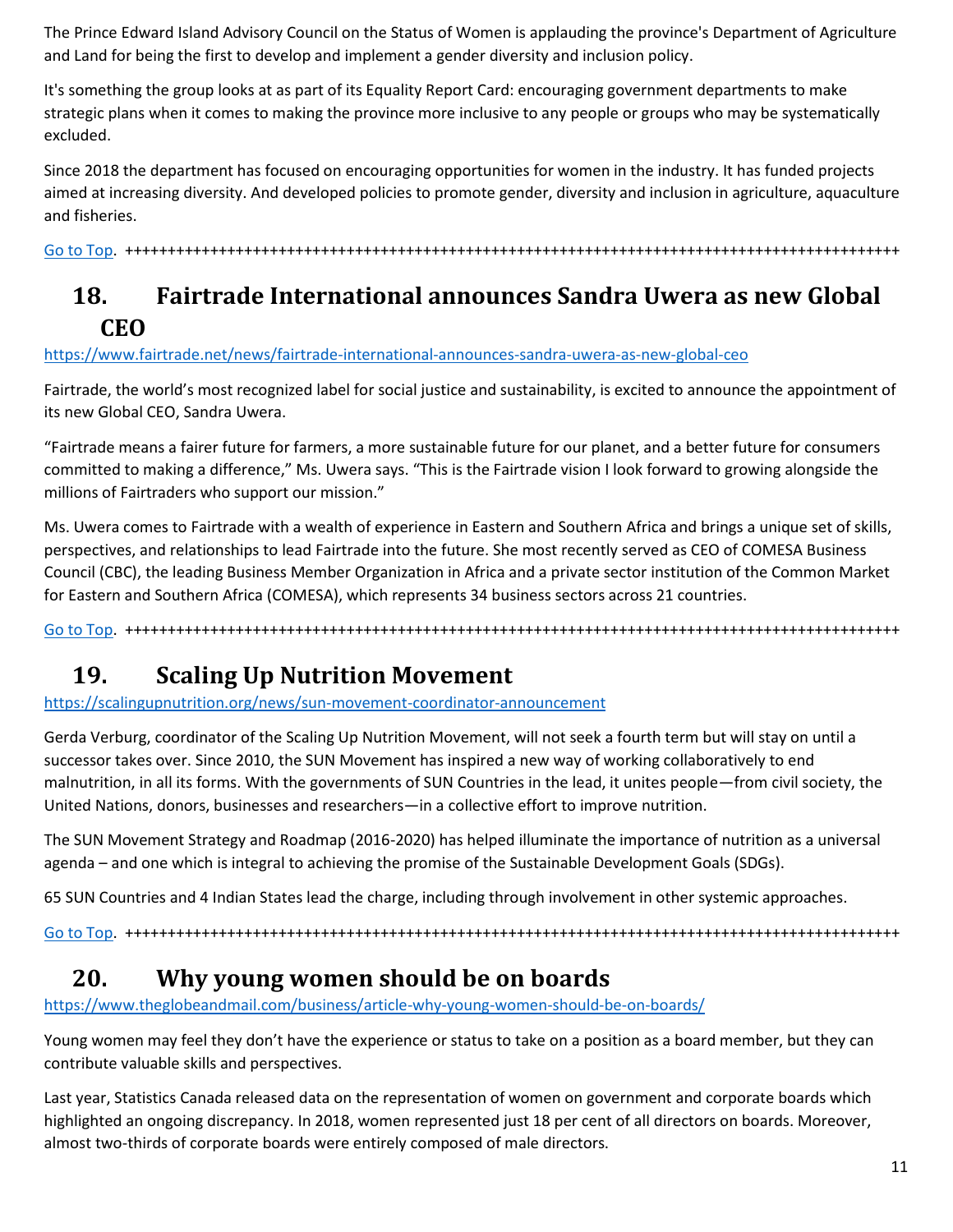# <span id="page-11-0"></span>**21. Alberta Greenhouse Drive Map**

<https://www.stalberttoday.ca/lifestyle/alberta-now-a-leader-in-greenhouse-mapping-thanks-to-deb-foisey-5344478>

Thanks to the innovative thinking of Deb Foisey, Alberta is a leader in greenhouse mapping. In 2021 Foisey, owner of Deb's Greenhouse, plotted a Google map of Sturgeon County greenhouses — both established and start-ups. The online map was designed for gardeners and nature lovers as an open, self-guided greenhouse tour. By May 2021, she had pinned 26 familyowned and operated nurseries on a Google map and available at [www.debsgreenhouse.com.](http://www.debsgreenhouse.com/)

Officially dubbed the Alberta Greenhouse Drive Map, it has morphed into a novel form of agri-tourism with direct economic benefit to growers. And for consumers, it offers an engaging, self-directed experience rooted in fun and relaxation.

As the current past president of the Albert Greenhouse Growers Association, Deb Foisey is experienced in leadership roles and sees the big picture for the industry's future growth.

[Go to Top.](#page-0-0) +++++++++++++++++++++++++++++++++++++++++++++++++++++++++++++++++++++++++++++++++++++++++++

# <span id="page-11-1"></span>**22. Women are owning their roles on the farm and Canada's census shows it**

<https://www.cbc.ca/news/canada/kitchener-waterloo/farm-women-census-statistics-canada-1.6454854>

Census 2021 says number of female farm operators increased for the first time in 30 years. Statistics Canada's latest census release on the state of agriculture in Canada found the number of women operating farms increased in 2021 compared to 2016. According to the census figures, in 2021 79,795 women counted themselves as female farm operators, an increase from 2016 when there were only 77,970.

[Go to Top.](#page-0-0) +++++++++++++++++++++++++++++++++++++++++++++++++++++++++++++++++++++++++++++++++++++++++++

# <span id="page-11-2"></span>**23. Alarm Bells for Africa, Child Labour in Agriculture Requires Urgent Action**

<https://www.ipsnews.net/2022/05/alarm-bells-for-africa-child-labour-in-agriculture-requires-urgent-action/>

Durban, May 15 2022 (IPS) - The Global Estimate on Child Labour estimates 160 million children are in child labour worldwide – an increase of 8.4 million children in the last four years – with millions more at risk due to the impacts of COVID-19.

The report, jointly released by the International Labour Organization (ILO) and UNICEF in 2021, warned that in sub-Saharan Africa, population growth, recurrent crises, extreme poverty and inadequate social protection measures have led to an additional 16.6 million children in child labour over the past four years.

One of the key findings in the report included the state of the agriculture sector, which accounts for 70 percent of children in child labour (112 million), followed by 20 percent in services (31.4 million) and 10 percent in industry (16.5 million). The prevalence of child labour in rural areas (14 percent) is close to three times higher than in urban areas (5 percent).

[Go to Top.](#page-0-0) +++++++++++++++++++++++++++++++++++++++++++++++++++++++++++++++++++++++++++++++++++++++++++

# <span id="page-11-3"></span>**24. Bridging the career-advancement opportunity gap for women researchers in LMICs**

<https://www.intvetvaccnet.co.uk/blog/bridging-the-career-advancement-opportunity-gap-for-women-researchers-in-lmics>

Women researchers from low- and middle-income countries (LMICs) face a big mentorship opportunity gap. In the 2018 International Veterinary Vaccinology Network IVVN member survey, nearly half of the women from LMICs who participated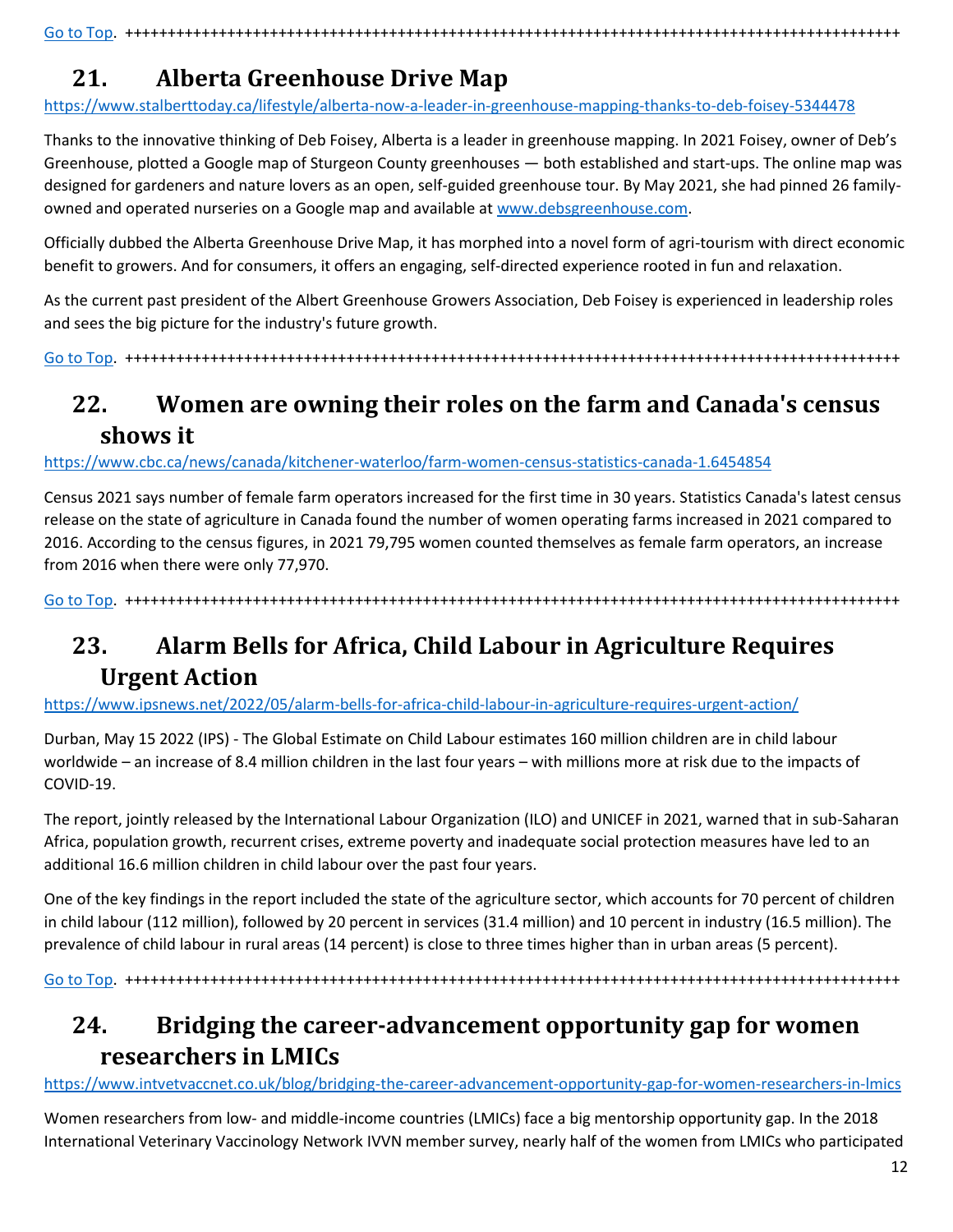listed a lack of mentoring opportunities as one of their greatest professional challenges. In contrast, not a single male respondent from a high-income country reported this to be a challenge. This finding motivated the IVVN, in partnership with Canada's International Development Research Centre, to develop a mentoring fellowship programme specifically for female researchers in LMICs.

The underrepresentation of women from LMICs in scientific research, especially in senior academic positions, is a consequence of unevenly distributed opportunities for career advancement. In turn, this results in a lack of gender parity and LMIC representation on boards, expert review panels and other forums that influence and shape entire fields of research.

[Go to Top.](#page-0-0) +++++++++++++++++++++++++++++++++++++++++++++++++++++++++++++++++++++++++++++++++++++++++++

### <span id="page-12-0"></span>**25. Has menstrual activism lost sight of the bigger picture?**

<https://www.devex.com/news/has-menstrual-activism-lost-sight-of-the-bigger-picture-103341>

Over the past decade menstruation has emerged as a critical issue in global development, with funders earmarking aid money each year to provide free menstrual pads to girls. In 2014, May 28 was declared the annual Menstrual Hygiene Day.

In the absence of a holistic approach that extends beyond hygiene, menstruation is seen only as a women's issue, said Mahbuba Kumkum, a Bangladeshi menstrual activist with the non-profit Simavi. If it is not linked with gender equality, the human rights aspect of menstruation is lost, she added.

The focus on products is indicative of the broader attitude toward menstruation, according to Bobel. "Menstruation is a vital sign, but we don't see it that way. We see it as a problem to be fixed: 'What are you going to do to clean it up?'" she said, adding that more energy must be diverted to "aggressively challenging menstrual stigma."

Non-profits often promote menstrual products that are not well suited to menstruators' lived realities.

[Go to Top.](#page-0-0) +++++++++++++++++++++++++++++++++++++++++++++++++++++++++++++++++++++++++++++++++++++++++++

#### <span id="page-12-1"></span>**26. Gender Sensitivity Key to Achieving Climate Justice**

<https://www.ipsnews.net/2022/05/gender-sensitivity-key-achieving-climate-justice/>

A person's vulnerability to climate change varies depending on their position in society, such as socioeconomic status, dependence on natural resources, and capacity to respond to natural hazards. Since different genders often experience different social standings, gender has emerged as a key element to consider for effective climate planning and adaptation.

Because social groups experience climate change differently, gender has become more central to the United Nations (UN) climate process and the international discourse around climate action.

Target 13.b of the UN Sustainable Development Goal (SDG) on climate action recognizes the gender-environment nexus. It states that focusing on women is key for increasing climate change planning and management capacity.

Key frameworks encouraging the integration of gender considerations for climate action, such as the enhanced Lima Work Programme on Gender and its Gender Action Plan, have also been established at recent UN Climate Change Conferences. Agreed upon at COP 25 in 2019, these frameworks promote gender mainstreaming for the parties and the integration of gender considerations throughout the UN Framework Convention on Climate Change (UNFCCC) work and processes.

Still, gender representation remains limited in climate decision-making spaces, and considerations of gender in national policy are inconsistent.

[Go to Top.](#page-0-0) +++++++++++++++++++++++++++++++++++++++++++++++++++++++++++++++++++++++++++++++++++++++++++

#### **Reports, Publications, Resources**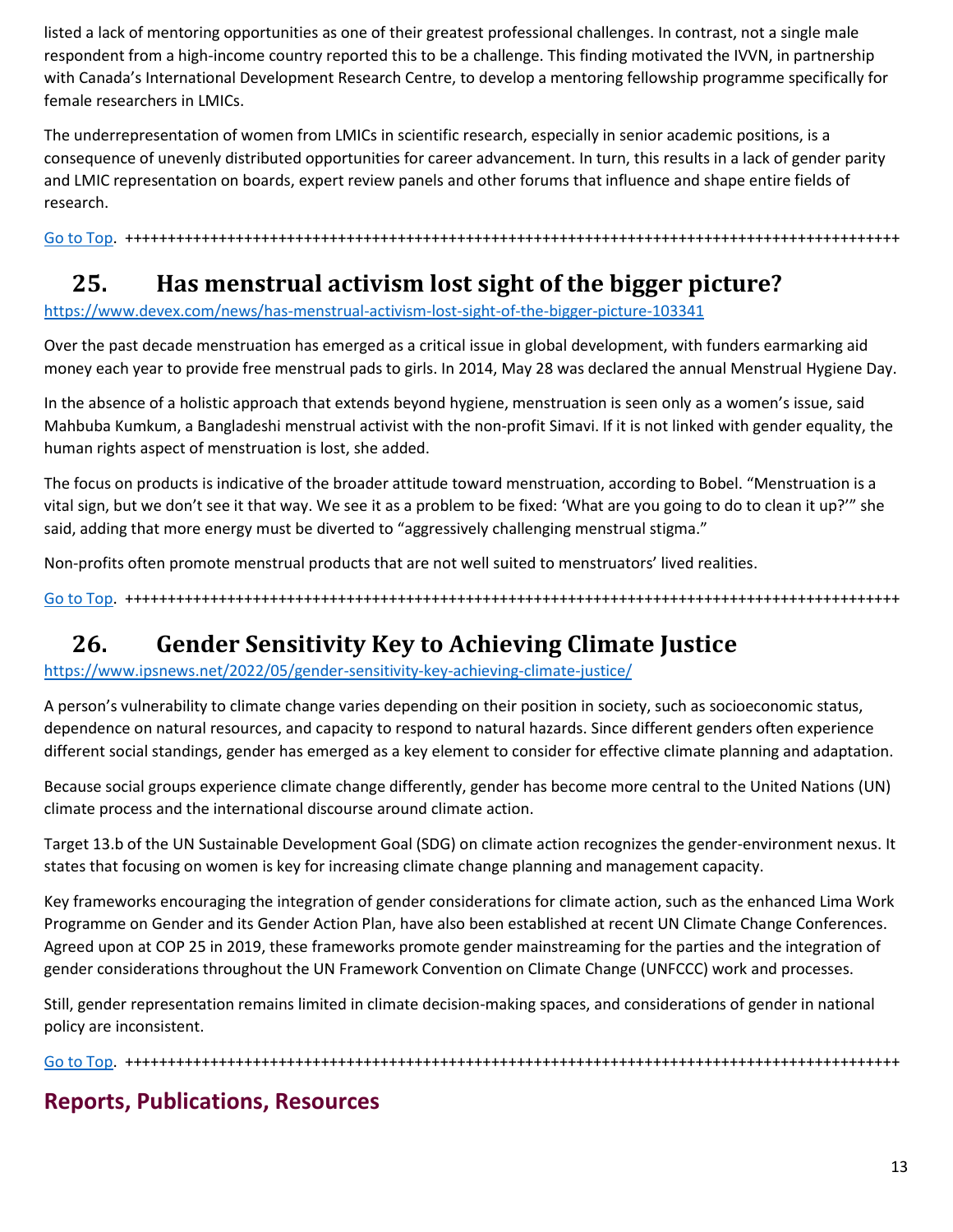#### **1. Report: How to Involve Women in Climate Change Mitigation**

<span id="page-13-0"></span>Repor[t https://landwise-production.s3.amazonaws.com/2022/04/WB-REDD-Deep-Dives.pdf](https://landwise-production.s3.amazonaws.com/2022/04/WB-REDD-Deep-Dives.pdf)

Synthesis and Selected Country Profiles [https://resourceequity.org/new-report-how-to-involve-women-in-climate-change](https://resourceequity.org/new-report-how-to-involve-women-in-climate-change-mitigation/)[mitigation/](https://resourceequity.org/new-report-how-to-involve-women-in-climate-change-mitigation/)

Effective forest and land management and conservation are key in mitigating climate change. The World Bank wanted to ensure that the rights and needs of women were incorporated into any programs developed to address and manage climate change.

Over the past 18 months, we interviewed indigenous people in 17 countries to learn more about how women are involved in solution development and implementation. We've synthesized our findings and provided further detail on a selection of countries. Selected Country Profiles: Costa Rica, Chile, Ghana, Guatemala, Indonesia, Laos, Madagascar.

[Go to Top.](#page-0-0) +++++++++++++++++++++++++++++++++++++++++++++++++++++++++++++++++++++++++++++++++++++++++++

#### <span id="page-13-1"></span>**2. Brief: Do Inheritance Law Reforms Work for Women?**

<https://resourceequity.org/do-inheritance-law-reforms-work-for-women/>

Brief:<https://resourceequity.org/record/3175-evidence-brief-do-inheritance-reforms-work-for-women/>

Resource Equity recently sat down with Australian Broadcasting Corporation ABC Radio National to discuss how women's land rights are impacted by inheritance laws around the world. In more than 30 countries, women do not have the right to inherit land, either because the laws specifically prohibit it or customary practices ignore any legal protections women may have.

According to the World Bank, 38 countries around the world have unequal inheritance laws for daughters and sons. Since 2009, only five of the 190 countries needing inheritance reforms have passed new laws; if this pace continues, equality in property rights for women will be a long time coming.

Inheritance rights for women are part the 2030 Development Agenda (the SDGs) and the International Convention on the Elimination of All Forms of Discrimination Against Women (CEDAW) calls on states to eliminate discrimination of women with regard to land and inheritance.

[Go to Top.](#page-0-0) +++++++++++++++++++++++++++++++++++++++++++++++++++++++++++++++++++++++++++++++++++++++++++

# <span id="page-13-2"></span>**3. Webinar: Elimination of Discriminatory Laws: Accelerating Action for Gender Equality**

#### <https://www.idlo.int/Accelerating-action-for-gender-equality>

The event through the panel discussion will focus on the comprehensive reviews of legislation in three countries – Ethiopia, Philippines and Sierra Leone, illustrating how legal reviews and reforms can be carried out, while addressing these questions:

- How do we bring about the end of discriminatory laws?
- What challenges persist in expanding political will and supporting gender-responsive legal reform?
- What are promising approaches and practical entry points in achieving gender equality in law and practice?

This event will also provide the occasion for the online launch of the legal assessments conducted in Ethiopia, Philippines and Sierra Leone.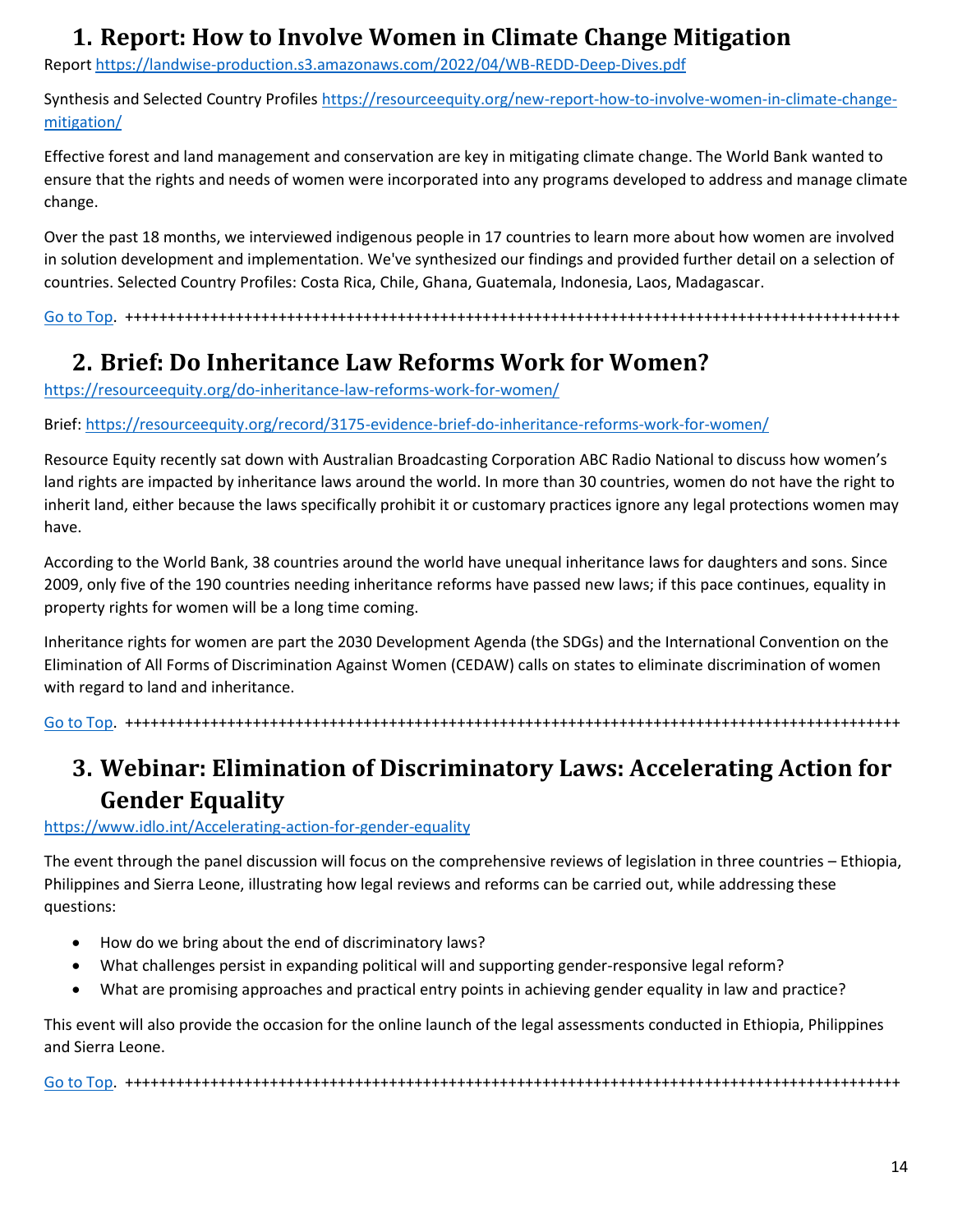### <span id="page-14-0"></span>**4. Gender Equity in Land and Forest Tenure in REDD+ Programming**

<https://resourceequity.org/record/gender-equity-in-land-and-forest-tenure-in-redd-programming/>

"The purpose of this study is to understand the legal and policy constraints and opportunities in each of the 17-carbon fund (CF) countries affecting women's land and forest tenure. The study also explores women's ability to exercise land and forest rights in statutory and customary systems; how these rights may be affected by the CF programs (ERPs and BSPs); as well as what is needed to further protect and strengthen women's rights to land and forest tenure along with their ability to govern in the CF countries." The documents include Gender Equity in Land and Forest Tenure in REDD+ Programming: Deep Dive Country Profiles, Synthesis Report, and Report Summary. Report Summary can be found in English, French, and Spanish.

[Go to Top.](#page-0-0) +++++++++++++++++++++++++++++++++++++++++++++++++++++++++++++++++++++++++++++++++++++++++++

### <span id="page-14-1"></span>**5. Top 10 gender research reads from 2021**

<https://gender.cgiar.org/news-events/top-10-gender-research-reads-2021>

In our series of recommended reading lists, gender experts provide starting points for researchers, students, practitioners and others looking to dive deeper into research on gender and a wide variety of topics.

This time, we asked the CGIAR GENDER Platform team members to pick out their top gender research reads from 2021. Explore below for their selection of the most interesting, important and captivating publications released last year.

- 1) Rural Youth in Southern Nigeria: Fractured Lives and Ambitious Futures
- 2) Gender Equality in Climate Policy and Practice Hindered by Assumptions
- 3) Negotiating Gender Expertise in Environment and Development
- 4) Masculinities in Forests: Representations of Diversity
- 5) Diffusion and Dilution: The Power and Perils of Integrating Feminist Perspectives into Household Economics
- 6) A Review of Evidence on Gender Equality, Women's Empowerment and Food Systems
- 7) introduction to Advancing Gender Equality through Agricultural and Environmental Research
- 8) How Women Saved Agricultural Economics
- 9) Food and Agriculture Systems Foresight Study: Implications for Gender, Poverty and Nutrition
- 10) How Many and Which Women Own Land in India?

[Go to Top.](#page-0-0) +++++++++++++++++++++++++++++++++++++++++++++++++++++++++++++++++++++++++++++++++++++++++++

#### <span id="page-14-2"></span>**6. Case Study: Delivering impact: supporting women's voices in Ghana**

<https://www.iied.org/delivering-impact-supporting-womens-voices-ghana>

In the first of a series of case studies showing how IIED is contributing to positive change, we look at how we supported forest and farm producers in Ghana as they put gender equality at the heart of a new national federation, assisting women producers to get their concerns addressed at the national level.

In Ghana, Forest and Farm Facility (FFF) worked with 11 forest and farm producer organisations to establish the Ghana Federation of Forest and Farm Producers (GhaFFaP). This national federation aims to advance the collective voice and priorities of the country's forest and farm producers. Today the organisation represents more than one million producers, 46% of whom are women.

Previously, women producers' strategic needs were dealt with in silos, if at all. Now, a mixed-gender national federation of producer organisations is implementing a governance structure designed to ensure that women members' priorities inform discussions at all levels.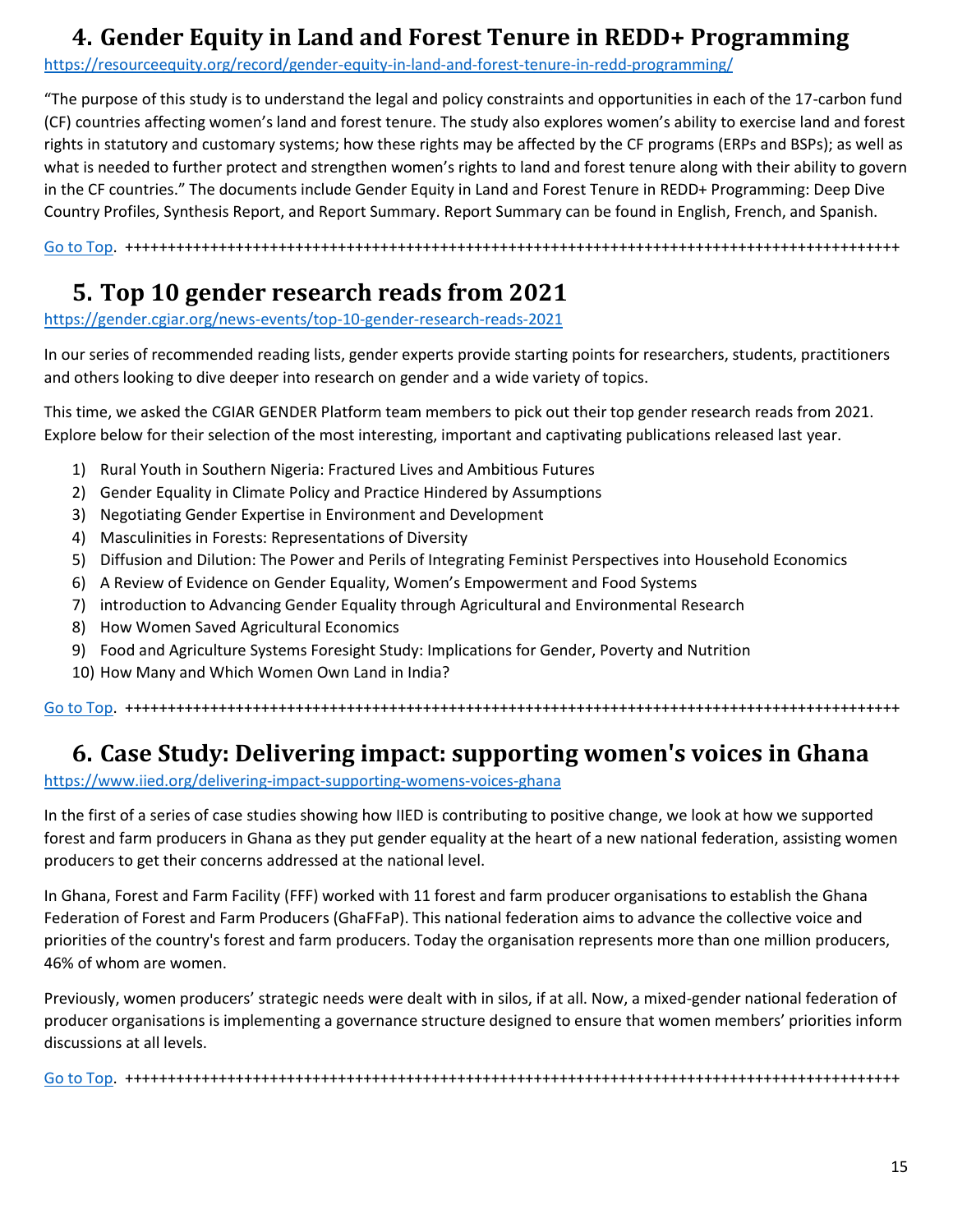### <span id="page-15-0"></span>**7. Austerity is not the answer to Africa's colliding crises: it's time to invest massively in public services and decent jobs**

Blog: [https://views-voices.oxfam.org.uk/2022/04/austerity-is-not-the-answer-to-africas-colliding-crises-its-time-to-invest](https://views-voices.oxfam.org.uk/2022/04/austerity-is-not-the-answer-to-africas-colliding-crises-its-time-to-invest-massively-in-public-services-and-decent-jobs/)[massively-in-public-services-and-decent-jobs/](https://views-voices.oxfam.org.uk/2022/04/austerity-is-not-the-answer-to-africas-colliding-crises-its-time-to-invest-massively-in-public-services-and-decent-jobs/)

Report:<https://www.oxfam.org/en/research/africas-extreme-inequality-crisis-building-back-fairer-after-covid-19>

In this blog, Anthony Kamande introduces a new Oxfam Pan Africa briefing based on our index that scores governments on how committed they are to cutting inequality. He sets out key challenges, including droughts and spiking prices that are pushing millions into hunger and poverty; a debt crisis (debt servicing for African nations is now six times spending on health, eating up half of all tax revenue); and the pandemic. Instead of the austerity promoted by the International Monetary Fund, what's needed is huge investment in public services and small-scale agriculture; more revenue from progressive taxation; and Covid vaccination. The international community also has a crucial role through debt cancellation and increased aid.

[Go to Top.](#page-0-0) +++++++++++++++++++++++++++++++++++++++++++++++++++++++++++++++++++++++++++++++++++++++++++

# <span id="page-15-1"></span>**8. What's in a name? Taxonomic and gender biases in the etymology of new species names**

<https://royalsocietypublishing.org/doi/10.1098/rspb.2021.2708>

<https://doi.org/10.1098/rspb.2021.2708>

#### *Abstract*

As our inventory of Earth's biodiversity progresses, the number of species given a Latin binomial name is also growing. While the coining of species names is bound by rules, the sources of inspiration used by taxonomists are an eclectic mix. We investigated naming trends for nearly 2900 new species of parasitic helminths described in the past two decades. Our analysis indicates that the likelihood of new species being given names that convey some information about them (name derived from morphology, host or locality of origin) or not (named after an eminent scientist, or for something else) depends on the higher taxonomic group to which the parasite or its host belongs. We also found a consistent gender bias among species named after eminent scientists, with male scientists being immortalized disproportionately more frequently than female scientists. Finally, we found that the tendency for taxonomists to name new species after a family member or close friend has increased over the past 20 years. We end by offering suggestions for future species naming, aimed at honouring the scientific community's diversity and avoiding etymological nepotism and cronyism, while still allowing for creativity in crafting new Latin species names.

# <span id="page-15-2"></span>**9. Canada's 2021 Census of Agriculture: A story about the transformation of the agriculture industry and adaptiveness of Canadian farmers**

[Go to Top.](#page-0-0) +++++++++++++++++++++++++++++++++++++++++++++++++++++++++++++++++++++++++++++++++++++++++++

<https://www150.statcan.gc.ca/n1/daily-quotidien/220511/dq220511a-eng.htm>

Some facts: The aging of Canadian farmers is not a new phenomenon and follows general population trends. The average age of Canada's farm operators increased by 1.0 year, to 56.0 years in 2021.

The number of female operators has increased for the first time since 1991. In 2021, there were 79,795 female farm operators, up from 77,970 in 2016. In 2021, 30.4% of total farm operators were female, up from 28.7% in 2016.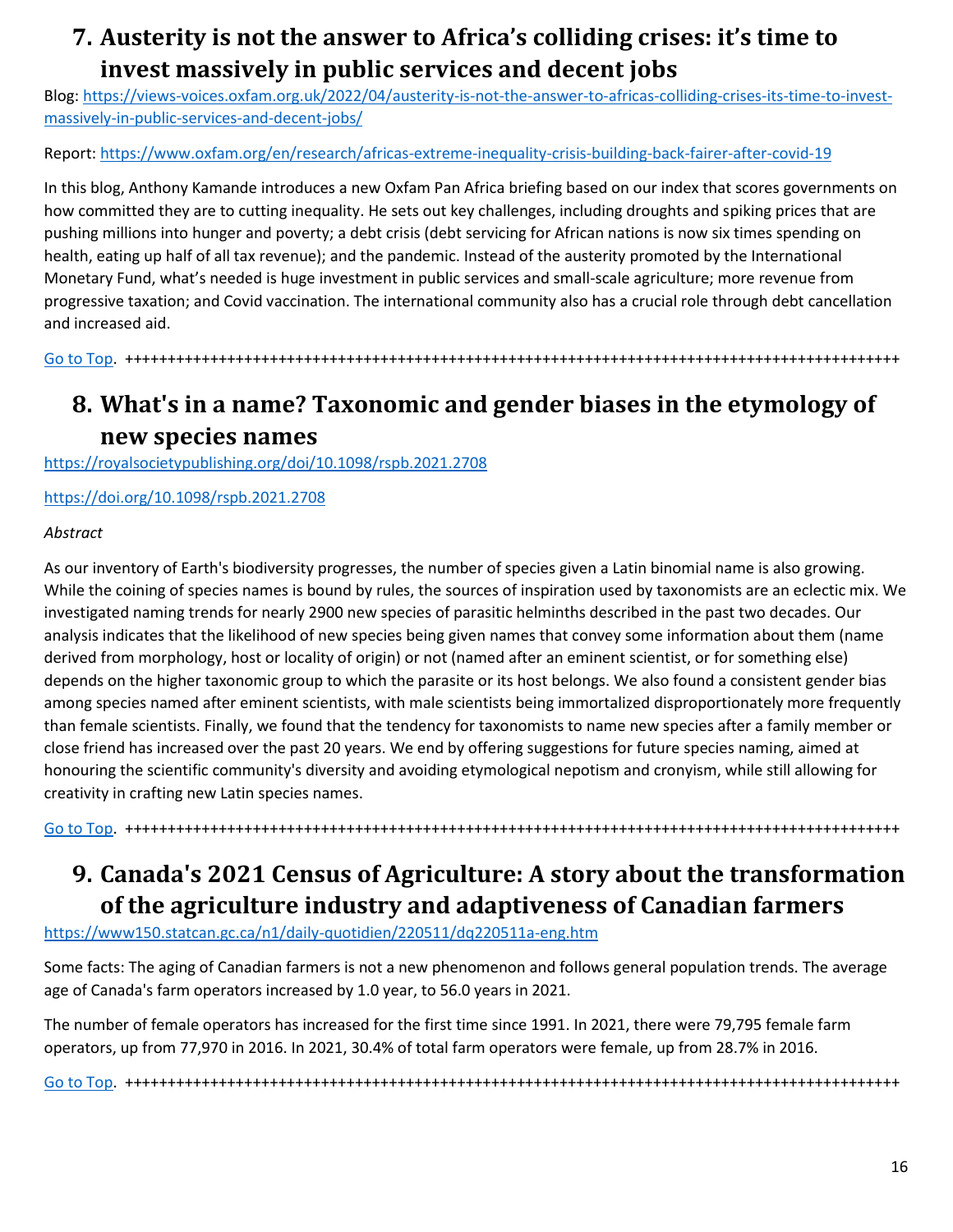### <span id="page-16-0"></span>**10. The semantics of diversity in higher education: differences between the Global North and Global South**

<https://link.springer.com/article/10.1007/s10734-022-00870-4>

<https://doi.org/10.1007/s10734-022-00870-4>

#### *Abstract*

Inspired by neo-institutional theory, we explore whether the semantics of diversity appears to be global and universal through computer-assisted content analysis of 2378 publications. Diversity discourses are dominant, but only in the USA and Canada, UK and Ireland and Europe, not being present in Asia, Africa, the Middle East and Latin America. Diversity is interpreted differently across regions influenced by the local socio-political settings. Academic literature on diversity first appeared in the USA and Canada in the mid-1970s in relation to race and gender. In other English-speaking countries, diversity gained momentum only in the mid-2000s, with inclusion, gender, ethnicity and cultural diversity being the dominant terminologies. Later in that decade, diversity appeared in the academic literature in Europe, often framed as inclusion and gender. We did not find any evidence that the semantics of diversity has become global or universal and, therefore, question the cultural globalisation and the worldwide standardisation of academic knowledge around the valorisation of individual and collective differences.

[Go to Top.](#page-0-0) +++++++++++++++++++++++++++++++++++++++++++++++++++++++++++++++++++++++++++++++++++++++++++

### <span id="page-16-1"></span>**11. Video: Fix The Gap initiative panel**

[https://youtu.be/jgA\\_L6zsc2Y](https://youtu.be/jgA_L6zsc2Y)

In April 2022, the Fix The Gap initiative was launched. This is an open-access database consisting of 1,000+ honoraria received by STEMM professionals for speaking engagements. The organization 500 Women Scientists also hosted a panel, featuring Dr. Katharine Hayhoe, Dr. Kaela S. Singleton, and Claire Wasserman, to explore the nuances involved in navigating financial compensation for STEMM expertise. You can watch a replay of the panel recording.

[Go to Top.](#page-0-0) +++++++++++++++++++++++++++++++++++++++++++++++++++++++++++++++++++++++++++++++++++++++++++

#### <span id="page-16-2"></span>**12. Sustainable Energy SEforALL Forum Programme**

<https://www.seforall.org/forum>

#### [https://www.seforall.org/system/files/2022-05/seforall-forum-2022-agenda\\_23.pdf](https://www.seforall.org/system/files/2022-05/seforall-forum-2022-agenda_23.pdf)

The 2022 SEforALL Forum is the landmark global gathering bringing people together to take stock of progress, showcase success and identify solutions to achieve faster, broader gains towards sustainable energy for all. It is a platform to broker new partnerships, spur investment, address challenges and drive action towards realizing Sustainable Development Goal 7 (SDG7) and a global clean energy transition.

The Forum takes place at a pivotal juncture in the final decade to achieve Sustainable Development Goal 7 (SDG 7) and will allow us to build on the momentum from the UN High-level Dialogue on Energy and COP26, generate new and bolder commitments, and spur increased ambition at COP27. The conference was held in Rwanda on May 17 to 19, 2022.

Some sessions with a gender focus:

*Clean Cooking Must Be a Global Right:* This closing plenary on day 1 of the SEforALL Global Forum will feature a panel of esteemed women leaders calling for ambitious, bold, and deliberate action to achieve universal access to clean cooking by 2030. The conversation will focus on the urgent need for coordinated, systems-wide action on clean cooking – including increased national ambition and integrated energy planning, dramatically scaling public funding and private investment, and delivering people-centred solutions that leave no one behind.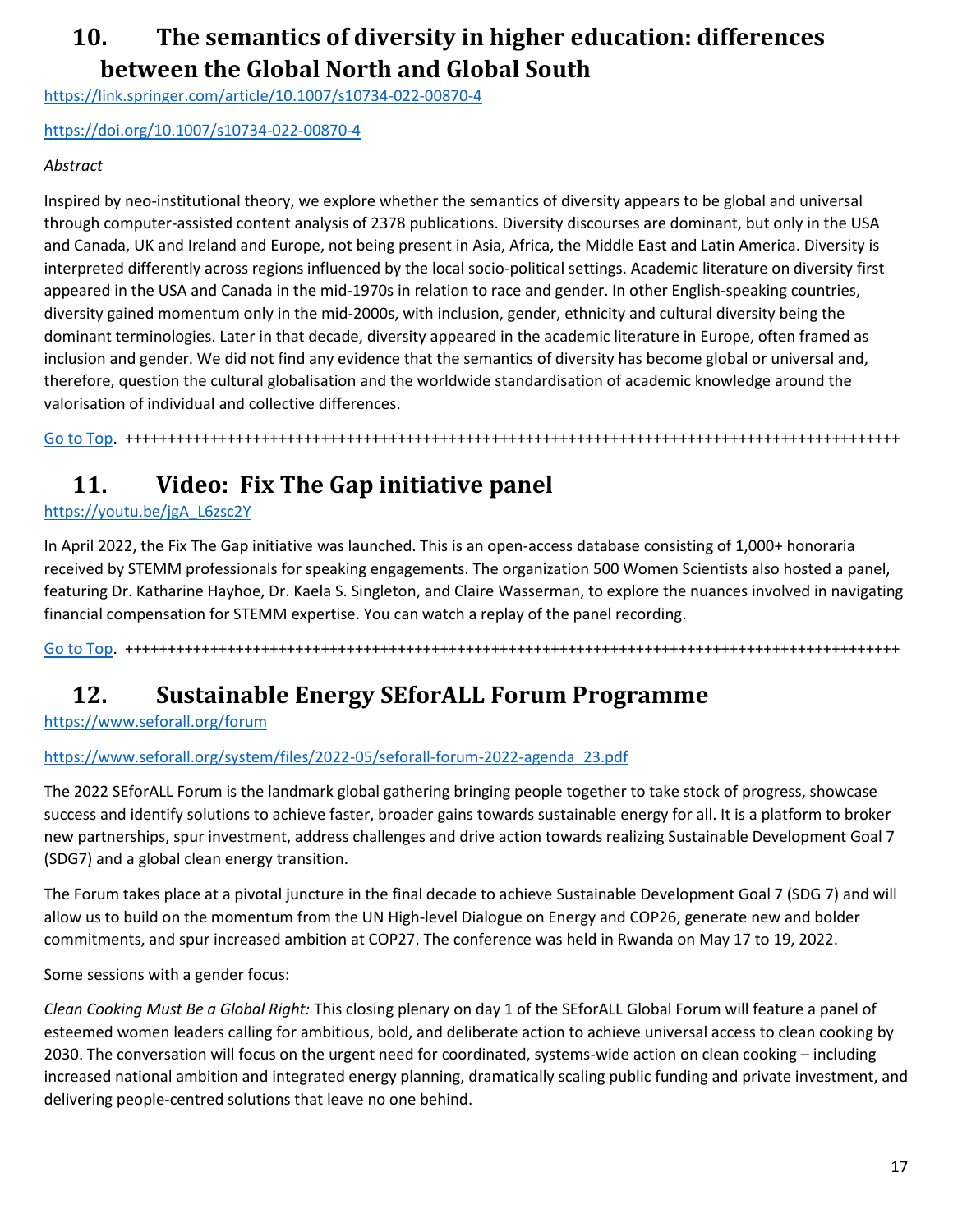*In Her Voice: Entrepreneurship in the Last Mile:* Women entrepreneurs in last-mile communities work at the forefront of the energy challenges. Although their needs and rights are often excluded, these women carry the burdens of whole communities. Hear directly from some of these women entrepreneurs to learn how they contribute to energy access and the just energy transition, empowering their communities and advancing gender equality. Lead Organizers: Solar Sister, ENERGIA.

*Catalyzing Action for a Gender-Transformative Energy Transition:* The energy transition cannot be achieved unless women equally lead, participate in and benefit from sustainable energy. This session will bring together representatives from organizations working to empower women in sustainable energy and women that participated in their programmes. The event will also serve as a call to action to develop gender-transformative initiatives and endorse the Gender and Energy Compact. Lead Organizers: UNIDO, Energia, GWNET, SEforALL.

*Africa-Europe Foundation Meeting of the Women Leaders' Network:* Join this side meeting to speak with peers about Africa-Europe energy cooperation, how to achieve an energy transition that is just and equitable for African economies, and what the new energy geopolitics being driven by the Ukraine War may mean for energy security and prosperity, diversification strategies, energy investments, and achieving universal access to electricity and clean cooking solutions.

*Powering Jobs: Building a Workforce to Meet the SDG7 Challenge*: Achieving universal energy access relies on creating and cultivating renewable energy jobs, providing a global opportunity to drive employment and economic growth. However, more workforce investments are needed, especially when it comes to women and youth. This session will highlight several new initiatives working to build the skills and ecosystems required by the energy practitioners of the future. Lead Organizers: Power for All, ARE.

[Go to Top.](#page-0-0) +++++++++++++++++++++++++++++++++++++++++++++++++++++++++++++++++++++++++++++++++++++++++++

### <span id="page-17-0"></span>**13. Project: Strengthening women's leadership for climate action**

#### <https://www.iied.org/strengthening-womens-leadership-for-climate-action>

International Institute for Environment and Development IIED and EnGen Collaborative are working with the Climate Investment Funds (CIF) to enhance women's climate leadership in state and non-state policymaking and implementation at local and national levels to improve the impact of CIF investments. This project seeks to strengthen women's climate leadership and will help ensure that Climate Investment Funds (CIF) implementation is increasing the agency of women in climate governance and green growth markets.

The Climate Investment Funds' Gender Action Plan highlights the importance of considering the linkages between gender and climate and their intersection with other forms of social exclusion to promote just and sustainable low-carbon development. Project Active: February 2022 - November 2022.

[Go to Top.](#page-0-0) +++++++++++++++++++++++++++++++++++++++++++++++++++++++++++++++++++++++++++++++++++++++++++

### <span id="page-17-1"></span>**14. Pakistan's First SDG Status Report**

<http://sdg.iisd.org/commentary/guest-articles/measuring-progress-through-numbers-pakistans-first-sdg-status-report/>

'Pakistan SDGs Status Report 2021' presents Pakistan's progress on the SDGs using national and provincial data. The first of its kind, the status report, published by the Federal SDGs Support Unit at the Ministry of Planning Development and Special Initiatives, Pakistan, highlights the country's progress on SDG indicators vis-à-vis their 2014-2015 baseline values. The report presents data on 133 SDG indicators with their corresponding latest values. Overall, the report assesses Pakistan's progress on the SDGs as "modest."

On gender equality (SDG 5), Pakistan shows progress on several fronts. The proportion of women in managerial positions (SDG indicator 5.5.2) nearly doubled between 2015 (2.7%) and 2019 (4.53%). Physical violence reduced by 5.3% from 18% in 2012-2013 to 13.6% in 2017-2018 nationwide. Khyber Pakhtunkhwa and Balochistan, which had previously recorded the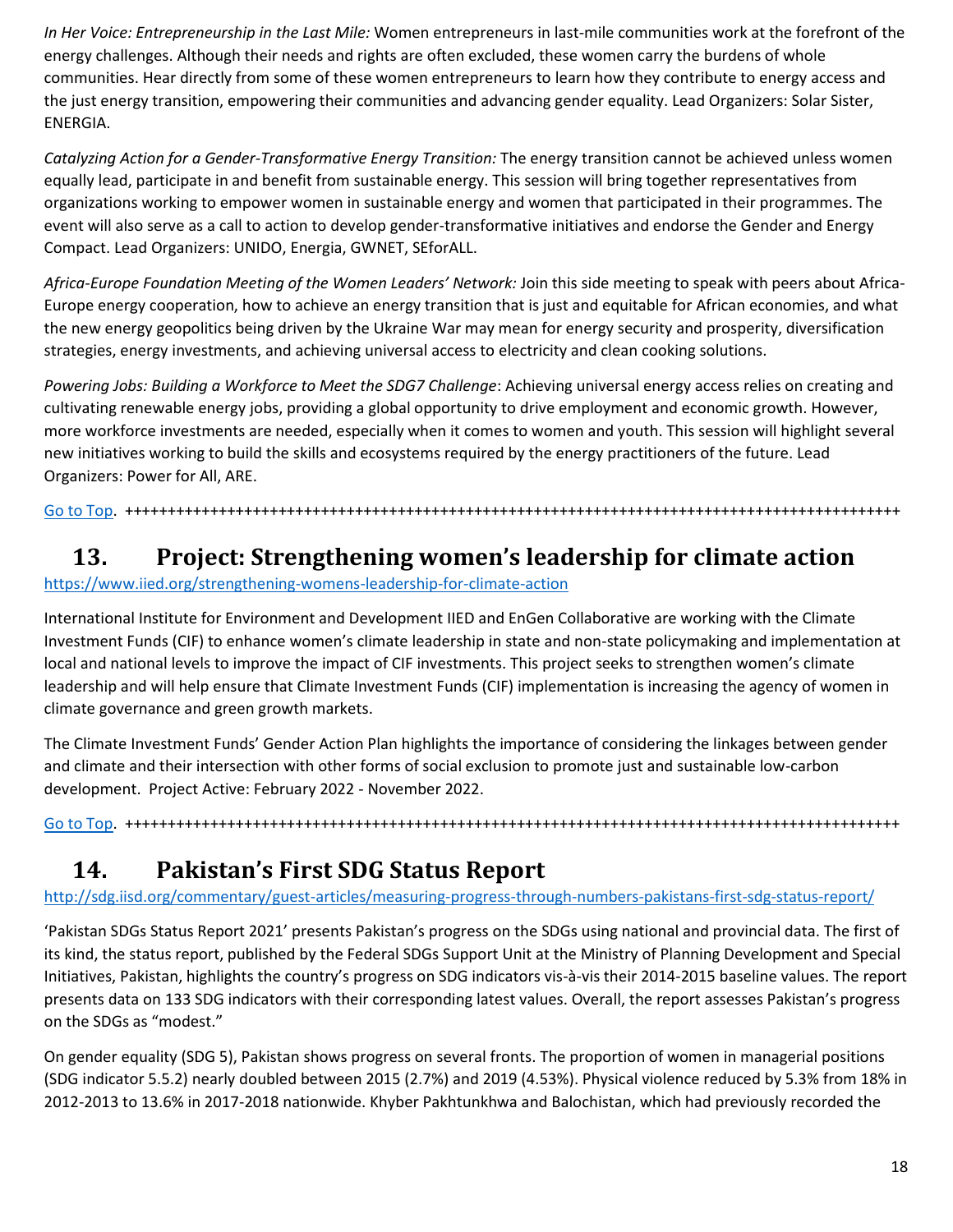highest rates of physical violence against women (31%), saw numbers decline from 2013-2018 to 23.4% and 34.6%, respectively.

[Go to Top.](#page-0-0) +++++++++++++++++++++++++++++++++++++++++++++++++++++++++++++++++++++++++++++++++++++++++++

# <span id="page-18-0"></span>**15. Microsoft FarmBeats for Students harnesses data and AI to plant big ideas in young minds**

[https://edublog.microsoft.com/en-au/2022/05/microsoft-farmbeats-for-students-harnesses-data-and-ai-to-plant-big-ideas](https://edublog.microsoft.com/en-au/2022/05/microsoft-farmbeats-for-students-harnesses-data-and-ai-to-plant-big-ideas-in-young-minds/)[in-young-minds/](https://edublog.microsoft.com/en-au/2022/05/microsoft-farmbeats-for-students-harnesses-data-and-ai-to-plant-big-ideas-in-young-minds/)

With funding from Microsoft, CSIRO piloted Australia's first Microsoft FarmBeats for Students initiative. This initiative allowed students in Years 9 and 10 the opportunity to participate in a hands-on AI sustainable learning experience applying smart farming techniques to food production, which delivered important learning outcomes and digital skills.

Participating students and teachers received lesson plans aligned to the Australian Curriculum, tools, and technology to explore how big data, AI, machine learning and Internet of Things technologies apply to real world agricultural challenges through inquiry-based learning.

Additionally, teachers participating in the Australian FarmBeats for Students initiative received specialised professional development helping them to use the technology and support their students. Schools received FarmBeats kits including a Raspberry Pi device as well as soil moisture, light, ambient temperature, and humidity sensors to be used in student projects.

Using the INDRA platform students were able to gain access to historical data from the local area to examine the changes that have taken place in the climate over time and to consider how those changes impact current and future growing conditions.

[Go to Top.](#page-0-0) +++++++++++++++++++++++++++++++++++++++++++++++++++++++++++++++++++++++++++++++++++++++++++

# <span id="page-18-1"></span>**16. The Exploration of Undergraduate Attitudes and Knowledge about International Agricultural Issues and US Agricultural Policy**

<https://newprairiepress.org/jiaee/vol29/iss2/2/>

<https://doi.org/10.4148/2831-5960.1010>

#### *Abstract*

In today's globalized world, educators and employers generally agree on the necessity for undergraduate agricultural [ag] students to develop a sound understanding of global ag issues and policy. Because of this, many U.S. universities have promoted internationalizing curriculum and increased international study abroad experiences. However, few studies have examined the impact of international experiences on students' knowledge and attitudes about international ag issues and policies. This study bridges this gap by identifying the relationship between student knowledge and attitude toward international ag issues and U.S. ag policy, and how international experience and demographic variables play a role in that relationship. Adapted from previous literature, an online survey was developed in 2019 among 196 undergraduate students in ag and non-ag fields to measure student knowledge (global aptitude assessment) and student attitude (attitude index score) towards the importance of global agricultural issues and policy. Results concluded that undergraduate students held a low level of knowledge about global ag issues and policy; in fact, ag students held lower average knowledge scores than non-agricultural students. This emphasizes the urgency for administrators to intentionally design and reevaluate our current curriculum to meet these knowledge gaps. Additionally, study abroad experiences did not contribute to students' knowledge nor attitudes. The authors discuss several possibilities for such results and highlight the call to similarly reevaluate our study abroad curriculum to be more intentional in impacting student knowledge in global ag food systems and acknowledge differences in policy, getting students excited and interested in the global market.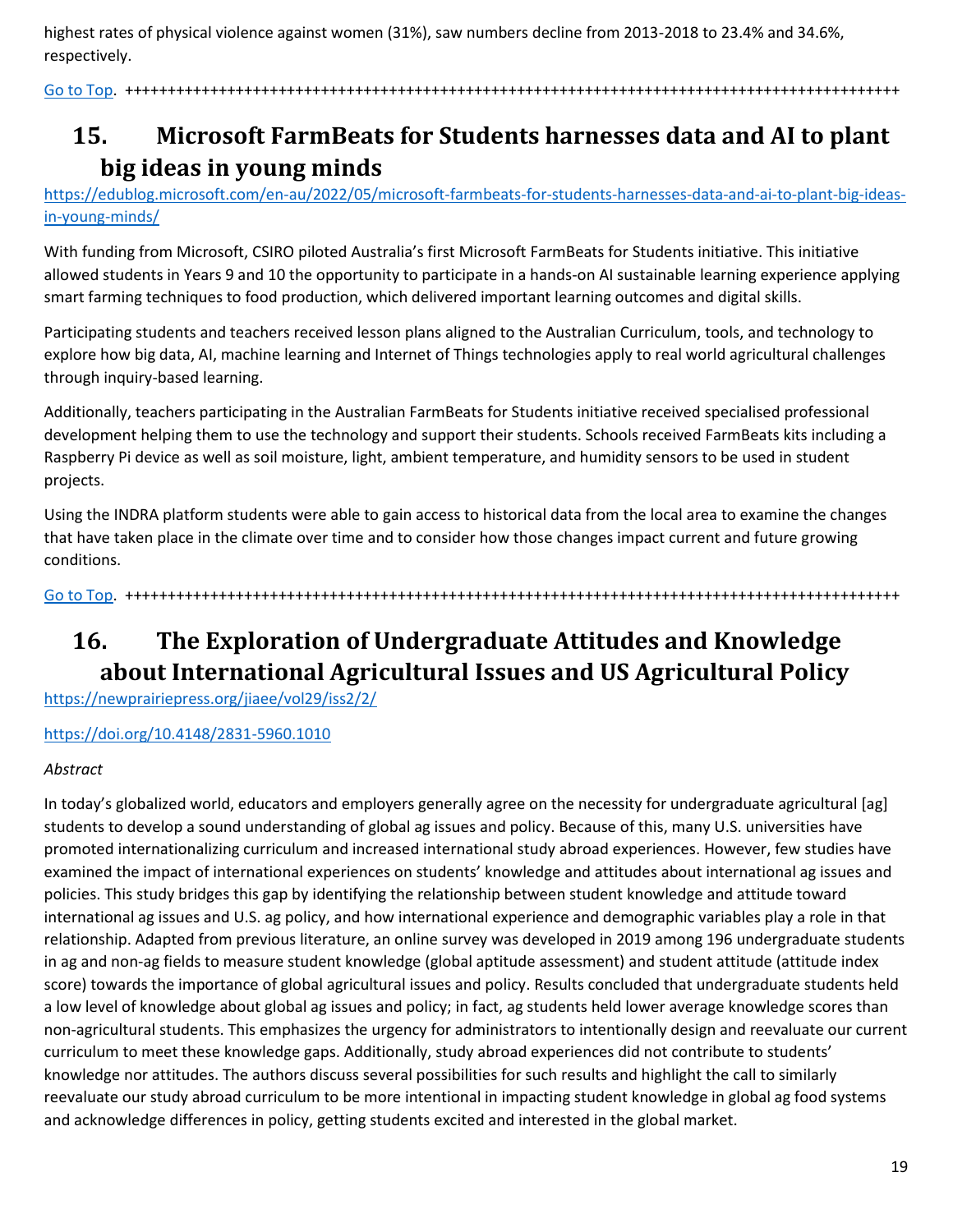# <span id="page-19-0"></span>**17. Barriers to Livestock Vaccine Use Among Rural Female Smallholder Farmers Of Nyagatare District in Rwanda**

<https://journals.brandonu.ca/jrcd/article/view/2096>

#### *Abstract*

Women comprise the majority of small livestock keepers, but the productivity of their livestock is constrained by limited access to vaccines that could prevent and control animal diseases. This study examined the factors driving low adoption of vaccination against Newcastle disease (NCD) and Rift Valley fever (RFV) among smallholder women farmers of Nyagatare District in order to identify appropriate strategies that can lead to improved livestock production. Focus group discussions and key informant interviews were used to collect data on the level of women's participation in household decision making and their involvement at different levels along the vaccine value chain (VVC) for the NCD and RVF. Data were collected from 55 chicken and goat farmers—36 of which were women—as well as representatives of chicken farmer cooperatives, sector veterinarians, agrovet shop owners, and personnel from local NGOs working on livestock production and improvement. Our results reveal that women's ability to use livestock vaccines is constrained by cultural norms that limit their decisions over productive assets and income that they can use for buying vaccines. Women are also hindered by unavailability of livestock vaccines, lack of information and knowledge about livestock vaccination, and limited access to veterinary extension services. Our results highlight a need to organize gender training targeting men and women to change the attitudes, beliefs, and behaviors that affect women's ability to make independent decisions regarding the purchase and use of vaccines. Women also need training on livestock disease management through vaccination and easy access to veterinary services.

[Go to Top.](#page-0-0) +++++++++++++++++++++++++++++++++++++++++++++++++++++++++++++++++++++++++++++++++++++++++++

# <span id="page-19-1"></span>**18. Drivers of Poverty among Rural Women in Nigeria: Implication for Poverty Alleviation and Rural Development**

<https://journals.brandonu.ca/jrcd/article/view/1984>

#### *Abstract*

Extreme poverty is highly concentrated among rural women in developing countries as they are most vulnerable. High poverty undermines rural women's productivity and lowers their purchasing power thereby denying them access to quality education, health care, and basic needs. Despite this, most previous poverty studies, especially in Nigeria, did not focus on women. This study, therefore, assessed the poverty status of rural women in Nigeria and identified the factors responsible for their poverty status. Multistage sampling technique was used to select 450 rural women. Primary data, collected with the use of a structured questionnaire and interview schedule, was analysed with descriptive statistics, Foster-Greer-Thorbecke and logistics regression. The result revealed that rural women were less educated, had an average age of 47 years and 85.8% of them were married with an average household size of seven persons. They were mostly involved in agricultural activities and had an average income of N22,561 (USD 57.17) monthly. This study further revealed that poverty was pervasive among the rural women in Nigeria. The incidence, depth, and severity of poverty among rural women were 0.6911, 0.1265 and 0.0374, respectively. The factors contributing to the high poverty rate among rural women are age, household size, and cropping system: While education, access to credit facilities, farm size, marital status, and agricultural extension contacts were the inhibiting factors. The study recommends the provision of credit facilities, access to extension services, birth control measures, and intensification of education as a means of alleviating poverty among the rural women.

[Go to Top.](#page-0-0) +++++++++++++++++++++++++++++++++++++++++++++++++++++++++++++++++++++++++++++++++++++++++++

# <span id="page-19-2"></span>**19. UPA-Développement international**

<http://www.upadi-agri.org/>